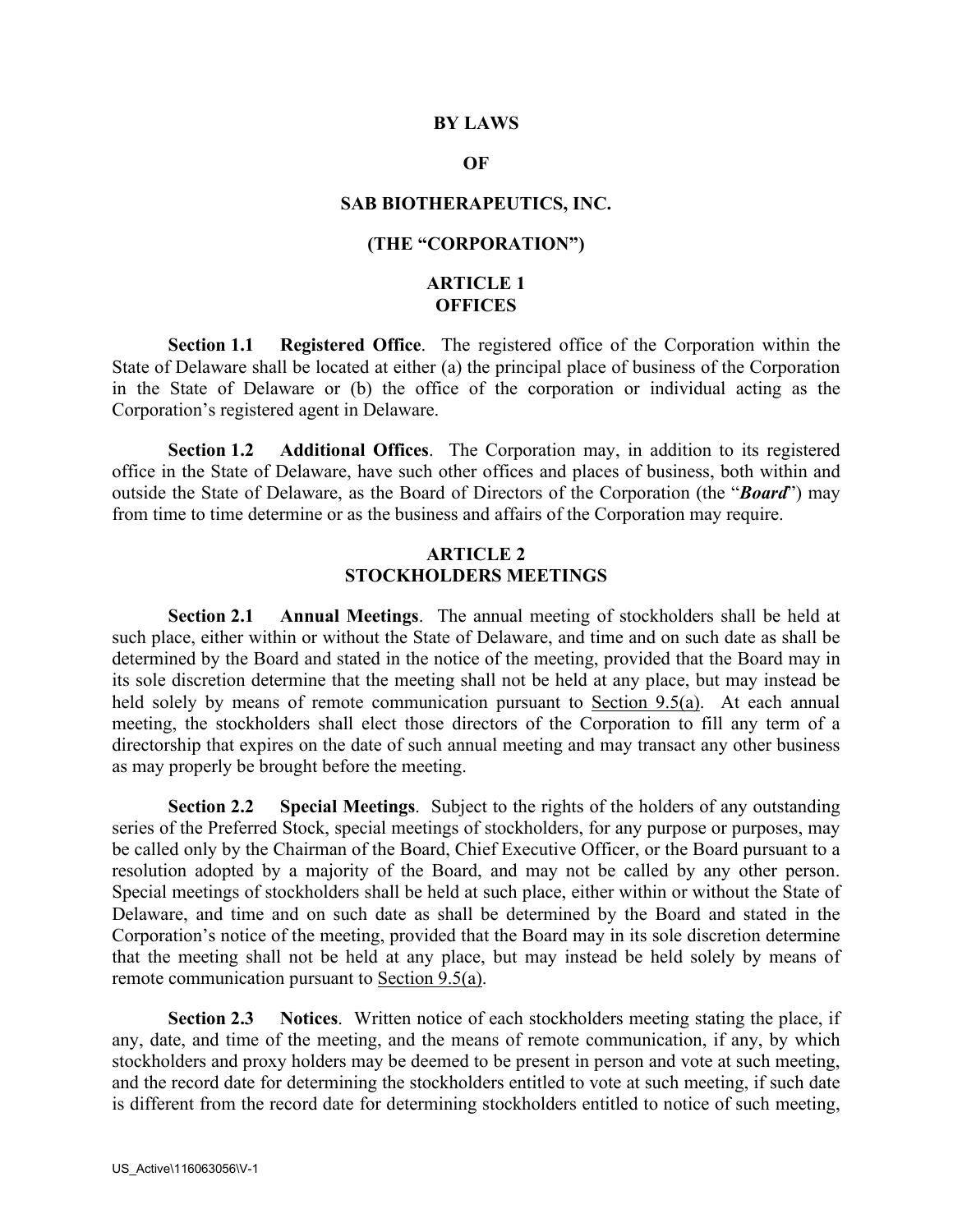shall be given in the manner permitted by Section 9.3 to each stockholder entitled to vote thereat as of the record date for determining the stockholders entitled to notice of such meeting, by the Corporation not less than 10 nor more than 60 days before the date of the meeting unless otherwise required by the General Corporation Law of the State of Delaware (the "*DGCL*"). If said notice is for a stockholders meeting other than an annual meeting, it shall in addition state the purpose or purposes for which the meeting is called, and the business transacted at such meeting shall be limited to the matters so stated in the Corporation's notice of meeting (or any supplement thereto). Any meeting of stockholders as to which notice has been given may be postponed, and any meeting of stockholders as to which notice has been given may be cancelled, by the Board upon public announcement (as defined in Section 2.7(c)) given before the date previously scheduled for such meeting.

**Section 2.4 Quorum**. Except as otherwise provided by applicable law, the Corporation's Certificate of Incorporation, as the same may be amended or restated from time to time (the "*Certificate of Incorporation*") or these By Laws, the presence, in person or by proxy, at a stockholders meeting of the holders of shares of outstanding capital stock of the Corporation representing a majority of the voting power of all outstanding shares of capital stock of the Corporation entitled to vote at such meeting shall constitute a quorum for the transaction of business at such meeting, except that when specified business is to be voted on by a class or series of stock voting as a class, the holders of shares representing a majority of the voting power of the outstanding shares of such class or series shall constitute a quorum of such class or series for the transaction of such business. If a quorum shall not be present or represented by proxy at any meeting of the stockholders of the Corporation, the chairman of the meeting may adjourn the meeting from time to time in the manner provided in Section 2.6 until a quorum shall attend. The stockholders present at a duly convened meeting may continue to transact business until adjournment, notwithstanding the withdrawal of enough stockholders to leave less than a quorum. Shares of its own stock belonging to the Corporation or to another corporation, if a majority of the voting power of the shares entitled to vote in the election of directors of such other corporation is held, directly or indirectly, by the Corporation, shall neither be entitled to vote nor be counted for quorum purposes; provided, however, that the foregoing shall not limit the right of the Corporation or any such other corporation to vote shares held by it in a fiduciary capacity.

### **Section 2.5 Voting of Shares**.

(a) Voting Lists. The officer who has charge of the stock ledger of the Corporation shall prepare and make, at least 10 days before every meeting of stockholders, a complete list of the stockholders of record entitled to vote at such meeting; provided, however, if the record date for determining the stockholders entitled to vote is less than 10 days before the meeting date, the list shall reflect the stockholders entitled to vote as of the tenth day before the meeting date, arranged in alphabetical order and showing the address and the number of shares registered in the name of each stockholder. Nothing contained in this Section 2.5(a) shall require the Corporation to include electronic mail addresses or other electronic contact information on such list. Such list shall be open to the examination of any stockholder, for any purpose germane to the meeting, during ordinary business hours for a period of at least 10 days prior to the meeting: (i) on a reasonably accessible electronic network, provided that the information required to gain access to such list is provided with the notice of the meeting, or (ii) during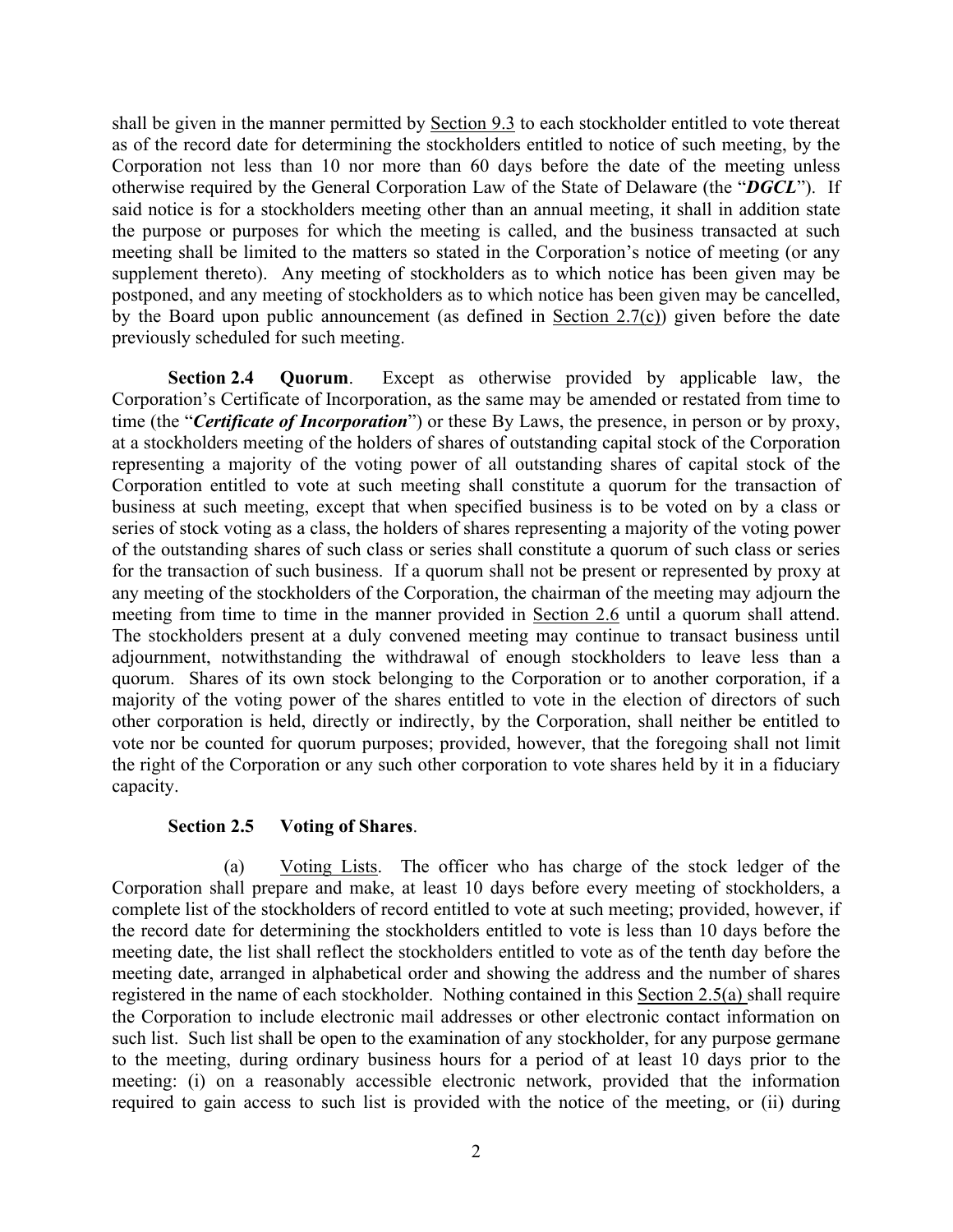ordinary business hours, at the principal place of business of the Corporation. In the event that the Corporation determines to make the list available on an electronic network, the Corporation may take reasonable steps to ensure that such information is available only to stockholders of the Corporation. If the meeting is to be held at a place, then the list shall be produced and kept at the time and place of the meeting during the whole time thereof, and may be examined by any stockholder who is present. If a meeting of stockholders is to be held solely by means of remote communication as permitted by Section 9.5(a), the list shall be open to the examination of any stockholder during the whole time of the meeting on a reasonably accessible electronic network, and the information required to access such list shall be provided with the notice of meeting. The stock ledger shall be the only evidence as to who are the stockholders entitled to examine the list required by this Section 2.5(a) or to vote in person or by proxy at any meeting of stockholders.

(b) Manner of Voting. At any stockholders meeting, every stockholder entitled to vote may vote in person or by proxy. If authorized by the Board, the voting by stockholders or proxy holders at any meeting conducted by remote communication may be effected by a ballot submitted by electronic transmission (as defined in Section 9.3), provided that any such electronic transmission must either set forth or be submitted with information from which the Corporation can determine that the electronic transmission was authorized by the stockholder or proxy holder. The Board, in its discretion, or the chairman of the meeting of stockholders, in such person's discretion, may require that any votes cast at such meeting shall be cast by written ballot.

(c) Proxies. Each stockholder entitled to vote at a meeting of stockholders or to express consent or dissent to corporate action in writing without a meeting may authorize another person or persons to act for such stockholder by proxy, but no such proxy shall be voted or acted upon after three years from its date, unless the proxy provides for a longer period. Without limiting the manner in which a stockholder may authorize another person or persons to act for such stockholder as proxy, either of the following shall constitute a valid means by which a stockholder may grant such authority.

(i) A stockholder may execute a writing authorizing another person or persons to act for such stockholder as proxy. Execution may be accomplished by the stockholder or such stockholder's authorized officer, director, employee or agent signing such writing or causing such person's signature to be affixed to such writing by any reasonable means, including, but not limited to, by facsimile signature.

(ii) A stockholder may authorize another person or persons to act for such stockholder as proxy by transmitting or authorizing the transmission of an electronic transmission to the person who will be the holder of the proxy or to a proxy solicitation firm, proxy support service organization or like agent duly authorized by the person who will be the holder of the proxy to receive such transmission, provided that any such electronic transmission must either set forth or be submitted with information from which it can be determined that the electronic transmission was authorized by the stockholder.

(iii) Any copy, facsimile telecommunication or other reliable reproduction of the writing or transmission authorizing another person or persons to act as proxy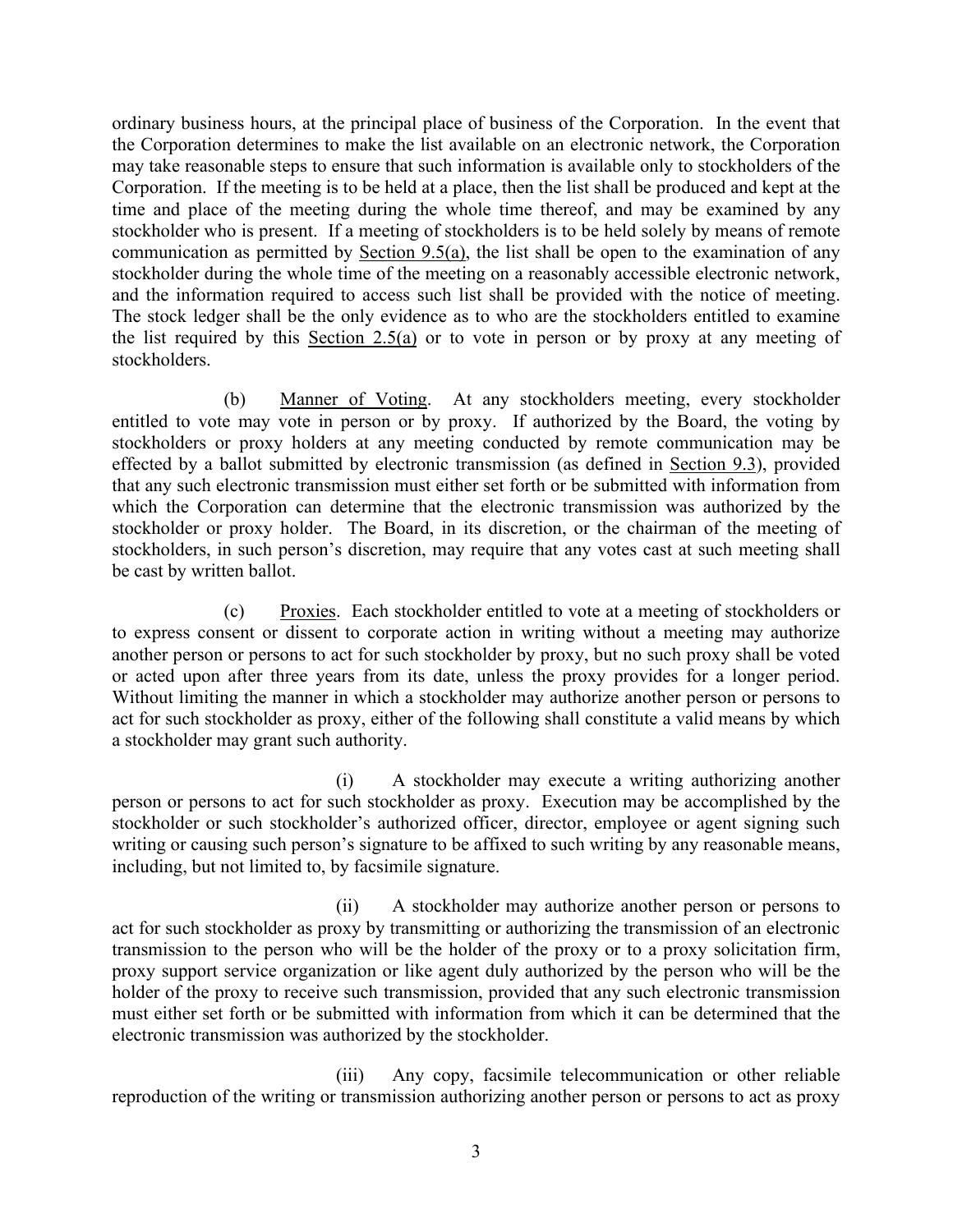for a stockholder may be substituted or used in lieu of the original writing or transmission for any and all purposes for which the original writing or transmission could be used; provided that such copy, facsimile telecommunication or other reproduction shall be a complete reproduction of the entire original writing or transmission.

(d) Required Vote. Subject to the rights of the holders of one or more series of preferred stock of the Corporation ("*Preferred Stock*"), voting separately by class or series, to elect directors pursuant to the terms of one or more series of Preferred Stock, at all meetings of stockholders at which a quorum is present, the election of directors shall be determined by a plurality of the votes cast by the stockholders present in person or represented by proxy at the meeting and entitled to vote thereon. All other matters presented to the stockholders at a meeting at which a quorum is present shall be determined by the vote of a majority of the votes cast by the stockholders present in person or represented by proxy at the meeting and entitled to vote thereon, unless the matter is one upon which, by applicable law, the Certificate of Incorporation, these By Laws or applicable stock exchange rules, a different vote is required, in which case such provision shall govern and control the decision of such matter.

(e) Inspectors of Election. The Board may, and shall if required by law, in advance of any meeting of stockholders, appoint one or more persons as inspectors of election, who may be employees of the Corporation or otherwise serve the Corporation in other capacities, to act at such meeting of stockholders or any adjournment thereof and to make a written report thereof. The Board may designate one or more persons as alternate inspectors to replace any inspector who fails to act. If no inspectors of election or alternates are appointed by the Board, the chairman of the meeting shall appoint one or more inspectors to act at the meeting. Each inspector, before discharging his or her duties, shall take and sign an oath faithfully to execute the duties of inspector with strict impartiality and according to the best of his or her ability. The inspectors shall ascertain and report the number of outstanding shares and the voting power of each; determine the number of shares present in person or represented by proxy at the meeting and the validity of proxies and ballots; count all votes and ballots and report the results; determine and retain for a reasonable period a record of the disposition of any challenges made to any determination by the inspectors; and certify their determination of the number of shares represented at the meeting and their count of all votes and ballots. No person who is a candidate for an office at an election may serve as an inspector at such election. Each report of an inspector shall be in writing and signed by the inspector or by a majority of them if there is more than one inspector acting at such meeting. If there is more than one inspector, the report of a majority shall be the report of the inspectors.

**Section 2.6 Adjournments**. Any meeting of stockholders, annual or special, may be adjourned, from time to time, whether or not there is a quorum, to reconvene at the same or some other place. Notice need not be given of any such adjourned meeting if the date, time, and place, if any, thereof, and the means of remote communication, if any, by which stockholders and proxy holders may be deemed to be present in person and vote at such adjourned meeting are announced at the meeting at which the adjournment is taken. At the adjourned meeting the stockholders, or the holders of any class or series of stock entitled to vote separately as a class, as the case may be, may transact any business that might have been transacted at the original meeting. If the adjournment is for more than 30 days, notice of the adjourned meeting shall be given to each stockholder of record entitled to vote at such adjourned meeting. If after the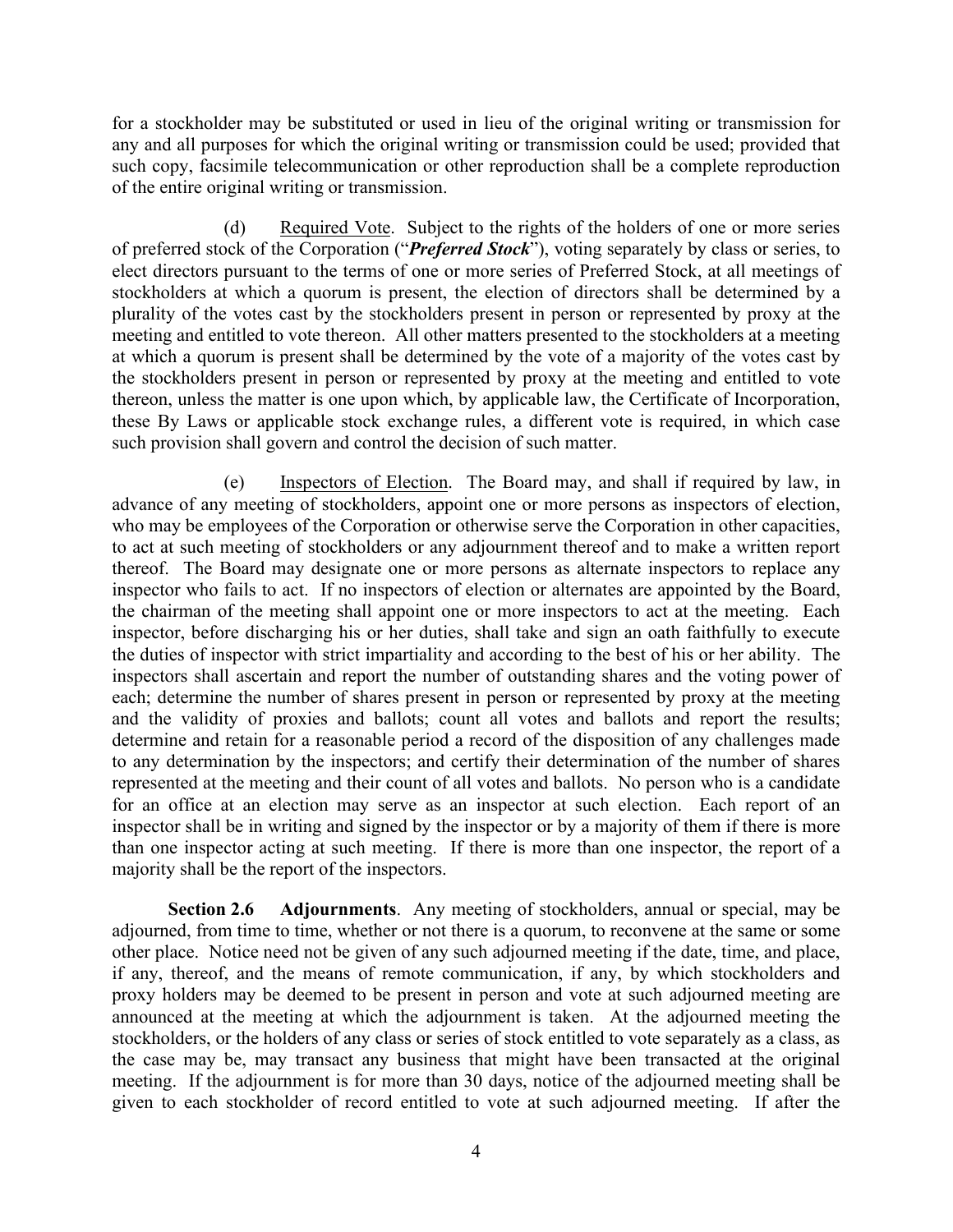adjournment a new record date for stockholders entitled to vote is fixed for the adjourned meeting, the Board shall fix a new record date for notice of such adjourned meeting in accordance with Section 9.2, and shall give notice of the adjourned meeting to each stockholder of record entitled to vote at such adjourned meeting as of the record date fixed for notice of such adjourned meeting.

#### **Section 2.7 Advance Notice for Business**.

(a) Annual Meetings of Stockholders. No business (other than nominations of individual(s) for election to the Board) may be transacted at an annual meeting of stockholders, other than business that is either (i) specified in the Corporation's notice of meeting (or any supplement thereto), (ii) otherwise properly brought before the annual meeting by or at the direction of the Board or (iii) otherwise properly brought before the annual meeting by any stockholder of the Corporation (x) who is a stockholder of record on the date of the giving of the notice provided for in this Section 2.7(a) and on the record date for the determination of stockholders entitled to vote at such annual meeting and (y) who complies with the notice procedures set forth in this Section 2.7(a). Notwithstanding anything in this Section 2.7(a) to the contrary, only persons nominated for election as a director to fill any term of a directorship that expires on the date of the annual meeting pursuant to Section 3.2 will be considered for election at such meeting.

(i) In addition to any other applicable requirements, for business (other than nominations) to be properly brought before an annual meeting by a stockholder, such stockholder must have given timely notice thereof in proper written form to the Secretary of the Corporation and such business must otherwise be a proper matter for stockholder action. Subject to Section 2.7(a)(iii), a stockholder's notice to the Secretary with respect to such business, to be timely, must be delivered to the Secretary at the principal executive offices of the Corporation not later than the close of business on the 90th day nor earlier than the close of business on the 120th day before the anniversary date of the immediately preceding annual meeting of stockholders; provided, however, that in the event that the annual meeting is called for a date that is more than 30 days before or more than 70 days after such anniversary date, notice by the stockholder to be timely must be so delivered not earlier than the close of business on the 120th day before the meeting and not later than the later of (x) the close of business on the 90th day before the meeting or (y) the close of business on the 10th day following the day on which public announcement of the date of the annual meeting is first made by the Corporation. The public announcement of an adjournment or postponement of an annual meeting shall not commence a new time period (or extend any time period) for the giving of a stockholder's notice as described in this Section 2.7(a).

(ii) To be in proper written form, a stockholder's notice to the Secretary with respect to any business (other than nominations) must set forth as to each such matter such stockholder proposes to bring before the annual meeting (A) a brief description of the business desired to be brought before the annual meeting, the text of the proposal or business (including the text of any resolutions proposed for consideration and in the event such business includes a proposal to amend these By Laws, the language of the proposed amendment) and the reasons for conducting such business at the annual meeting, (B) the name and record address of such stockholder and the name and address of the beneficial owner, if any, on whose behalf the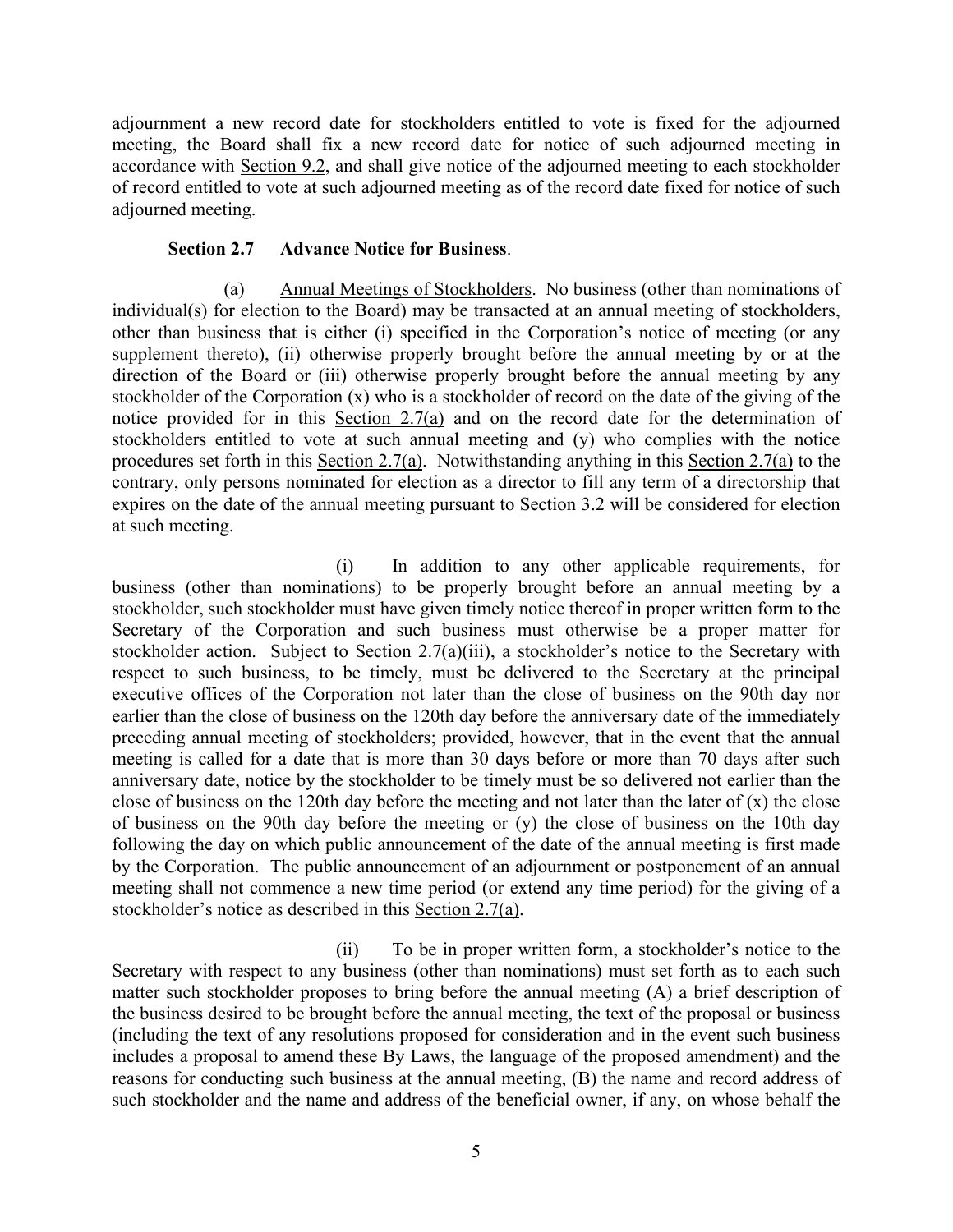proposal is made, (C) the class or series and number of shares of capital stock of the Corporation that are owned beneficially and of record by such stockholder and by the beneficial owner, if any, on whose behalf the proposal is made, (D) a description of all arrangements or understandings between such stockholder and the beneficial owner, if any, on whose behalf the proposal is made and any other person or persons (including their names) in connection with the proposal of such business by such stockholder, (E) any material interest of such stockholder and the beneficial owner, if any, on whose behalf the proposal is made in such business and (F) a representation that such stockholder (or a qualified representative of such stockholder) intends to appear in person or by proxy at the annual meeting to bring such business before the meeting.

(iii) The foregoing notice requirements of this Section 2.7(a) shall be deemed satisfied by a stockholder as to any proposal (other than nominations) if the stockholder has notified the Corporation of such stockholder's intention to present such proposal at an annual meeting in compliance with Rule 14a-8 (or any successor thereof) of the Securities Exchange Act of 1934, as amended (the "*Exchange Act*"), and such stockholder has complied with the requirements of such Rule for inclusion of such proposal in a proxy statement prepared by the Corporation to solicit proxies for such annual meeting. No business shall be conducted at the annual meeting of stockholders except business brought before the annual meeting in accordance with the procedures set forth in this Section 2.7(a), provided, however, that once business has been properly brought before the annual meeting in accordance with such procedures, nothing in this Section 2.7(a) shall be deemed to preclude discussion by any stockholder of any such business. If the Board or the chairman of the annual meeting determines that any stockholder proposal was not made in accordance with the provisions of this Section 2.7(a) or that the information provided in a stockholder's notice does not satisfy the information requirements of this Section 2.7(a), such proposal shall not be presented for action at the annual meeting. Notwithstanding the foregoing provisions of this Section 2.7(a), if the stockholder (or a qualified representative of the stockholder) does not appear at the annual meeting of stockholders of the Corporation to present the proposed business, such proposed business shall not be transacted, notwithstanding that proxies in respect of such matter may have been received by the Corporation.

(iv) In addition to the provisions of this Section 2.7(a), a stockholder shall also comply with all applicable requirements of the Exchange Act and the rules and regulations thereunder with respect to the matters set forth herein. Nothing in this Section 2.7(a) shall be deemed to affect any rights of stockholders to request inclusion of proposals in the Corporation's proxy statement pursuant to Rule 14a-8 under the Exchange Act.

(b) Special Meetings of Stockholders. Only such business shall be conducted at a special meeting of stockholders as shall have been brought before the meeting pursuant to the Corporation's notice of meeting. Nominations of persons for election to the Board may be made at a special meeting of stockholders at which directors are to be elected pursuant to the Corporation's notice of meeting only pursuant to Section 3.2.

(c) Public Announcement. For purposes of these By Laws, "*public announcement*" shall mean disclosure in a press release reported by the Dow Jones News Service, Associated Press or comparable national news service or in a document publicly filed by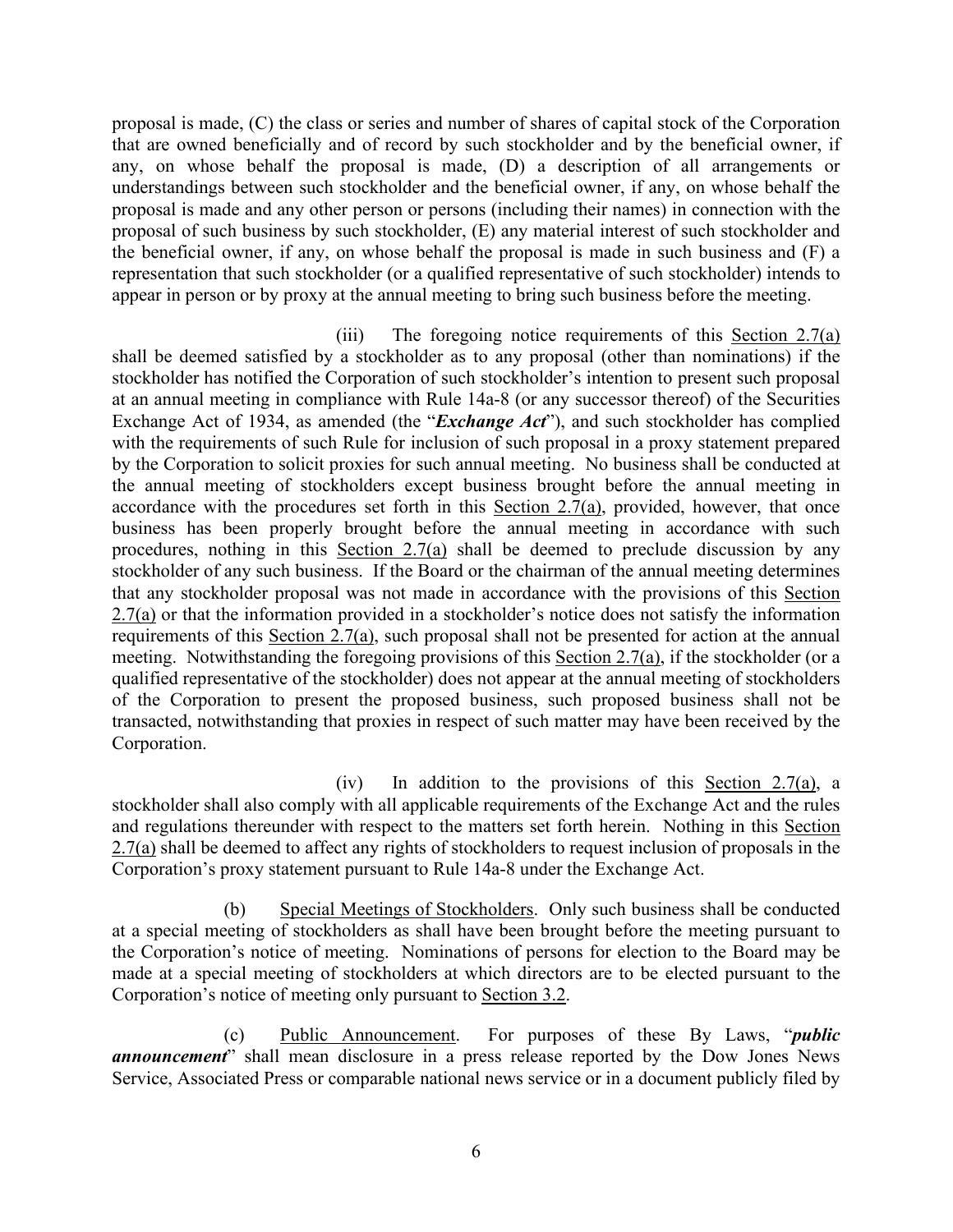the Corporation with the Securities and Exchange Commission pursuant to Sections 13, 14 or 15(d) of the Exchange Act (or any successor thereto).

**Section 2.8 Conduct of Meetings**. The chairman of each annual and special meeting of stockholders shall be the Chairman of the Board or, in the absence (or inability or refusal to act) of the Chairman of the Board, the Chief Executive Officer (if he or she shall be a director) or, in the absence (or inability or refusal to act) of the Chief Executive Officer or if the Chief Executive Officer is not a director, the President (if he or she shall be a director) or, in the absence (or inability or refusal to act) of the President or if the President is not a director, such other person as shall be appointed by the Board. The Board may adopt such rules and regulations for the conduct of the meeting of stockholders as it shall deem appropriate. Except to the extent inconsistent with these By Laws or such rules and regulations as adopted by the Board, the chairman of any meeting of stockholders shall have the right and authority to convene and to adjourn the meeting, to prescribe such rules, regulations and procedures and to do all such acts as, in the judgment of such chairman, are appropriate for the proper conduct of the meeting. Such rules, regulations or procedures, whether adopted by the Board or prescribed by the chairman of the meeting, may include, without limitation, the following: (a) the establishment of an agenda or order of business for the meeting; (b) rules and procedures for maintaining order at the meeting and the safety of those present; (c) limitations on attendance at or participation in the meeting to stockholders of record of the Corporation, their duly authorized and constituted proxies or such other persons as the chairman of the meeting shall determine; (d) restrictions on entry to the meeting after the time fixed for the commencement thereof; and (e) limitations on the time allotted to questions or comments by participants. Unless and to the extent determined by the Board or the chairman of the meeting, meetings of stockholders shall not be required to be held in accordance with the rules of parliamentary procedure. The secretary of each annual and special meeting of stockholders shall be the Secretary or, in the absence (or inability or refusal to act) of the Secretary, an Assistant Secretary so appointed to act by the chairman of the meeting. In the absence (or inability or refusal to act) of the Secretary and all Assistant Secretaries, the chairman of the meeting may appoint any person to act as secretary of the meeting.

### **Section 2.9 Consents in Lieu of Meeting**.

(a) Unless otherwise provided by the Certificate of Incorporation, until the corporation consummates an initial public offering, any action required to be taken at any annual or special meeting of stockholders, or any action which may be taken at any annual or special meeting of such stockholders, may be taken without a meeting, without prior notice and without a vote, if a consent in writing, setting forth the action so taken, shall be signed by the holders of outstanding stock having not less than the minimum number of votes that would be necessary to authorize or take such action at a meeting at which all shares entitled to vote thereon were present and voted, and shall be delivered to the Corporation by delivery to its registered office in the State of Delaware, its principal place of business, or an officer or agent of the Corporation having custody of the book in which proceedings of meetings of stockholders are recorded. Delivery made to the Corporation's registered office shall be by hand or by certified or registered mail, return receipt requested.

(b) Every written consent shall bear the date of signature of each stockholder who signs the consent, and no written consent shall be effective to take the corporate action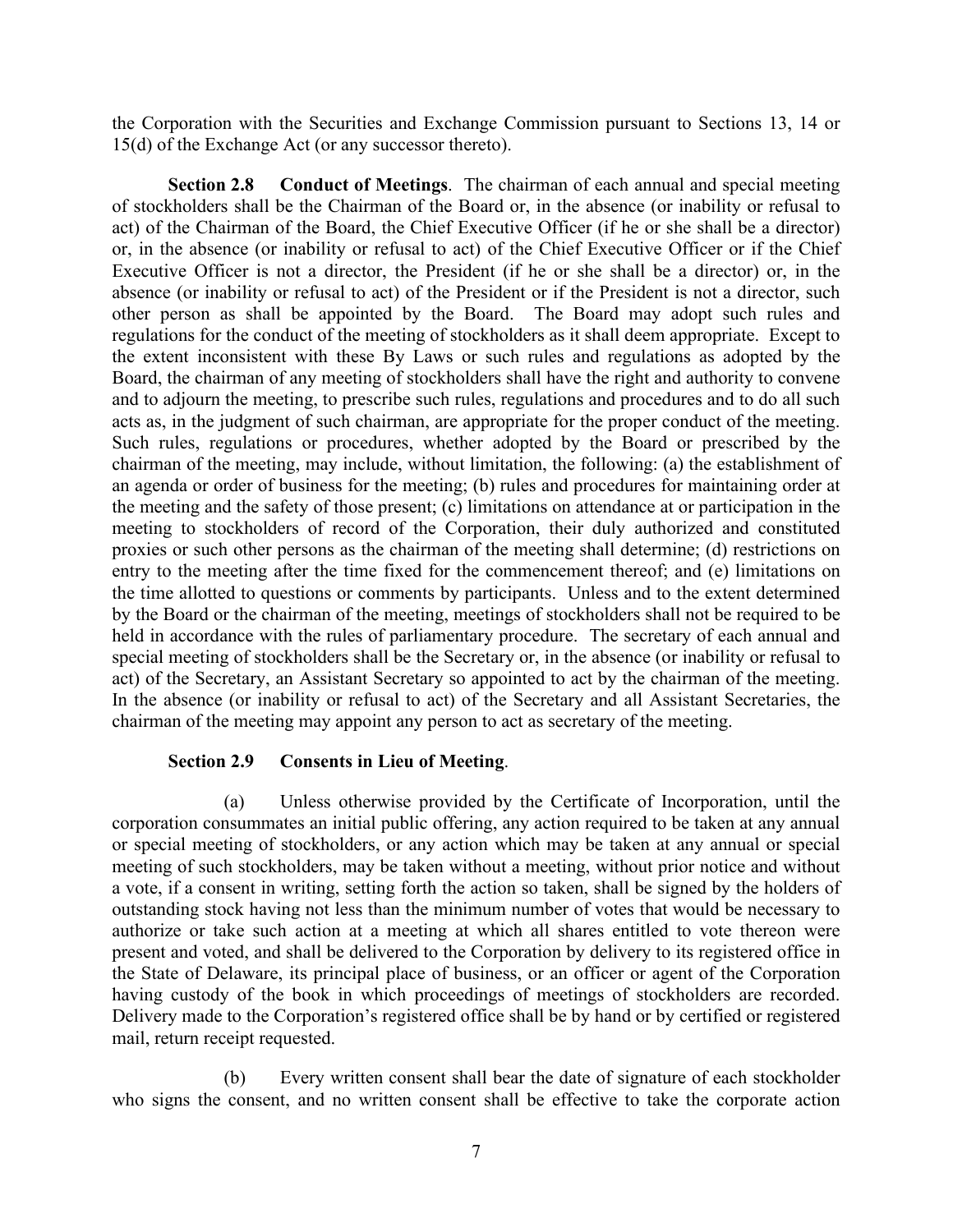referred to therein unless, within 60 days of the earliest dated consent delivered in the manner required by this Section 2.9 and the DGCL to the Corporation, written consents signed by a sufficient number of holders to take action are delivered to the Corporation by delivery to its registered office in Delaware, its principal place of business or an officer or agent of the Corporation having custody of the book in which proceedings of meetings of stockholders are recorded. Delivery made to the Corporation's registered office shall be by hand or by certified or registered mail, return receipt requested.

## **ARTICLE 3 DIRECTORS**

**Section 3.1 Powers**. The business and affairs of the Corporation shall be managed by or under the direction of the Board, which may exercise all such powers of the Corporation and do all such lawful acts and things as are not by statute or by the Certificate of Incorporation or by these By Laws required to be exercised or done by the stockholders. Directors need not be stockholders or residents of the State of Delaware.

## **Section 3.2 Advance Notice for Nomination of Directors**.

(a) Only persons who are nominated in accordance with the following procedures shall be eligible for election as directors of the Corporation, except as may be otherwise provided by the terms of one or more series of Preferred Stock with respect to the rights of holders of one or more series of Preferred Stock to elect directors. Nominations of persons for election to the Board at any annual meeting of stockholders, or at any special meeting of stockholders called for the purpose of electing directors as set forth in the Corporation's notice of such special meeting, may be made (i) by or at the direction of the Board or (ii) by any stockholder of the Corporation (x) who is a stockholder of record on the date of the giving of the notice provided for in this Section 3.2 and on the record date for the determination of stockholders entitled to vote at such meeting and (y) who complies with the notice procedures set forth in this Section 3.2.

(b) In addition to any other applicable requirements, for a nomination to be made by a stockholder, such stockholder must have given timely notice thereof in proper written form to the Secretary of the Corporation. To be timely, a stockholder's notice to the Secretary must be delivered to the Secretary at the principal executive offices of the Corporation (i) in the case of an annual meeting, not later than the close of business on the 90th day nor earlier than the close of business on the 120th day before the anniversary date of the immediately preceding annual meeting of stockholders; provided, however, that in the event that the annual meeting is more than 30 days before or more than 70 days after such anniversary date, notice by the stockholder to be timely must be so delivered not earlier than the close of business on the 120th day before the meeting and not later than the later of (x) the close of business on the 90th day before the meeting or (y) the close of business on the 10th day following the day on which public announcement of the date of the annual meeting was first made by the Corporation; and (ii) in the case of a special meeting of stockholders called for the purpose of electing directors, not later than the close of business on the 10th day following the day on which public announcement of the date of the special meeting is first made by the Corporation. In no event shall the public announcement of an adjournment or postponement of an annual meeting or special meeting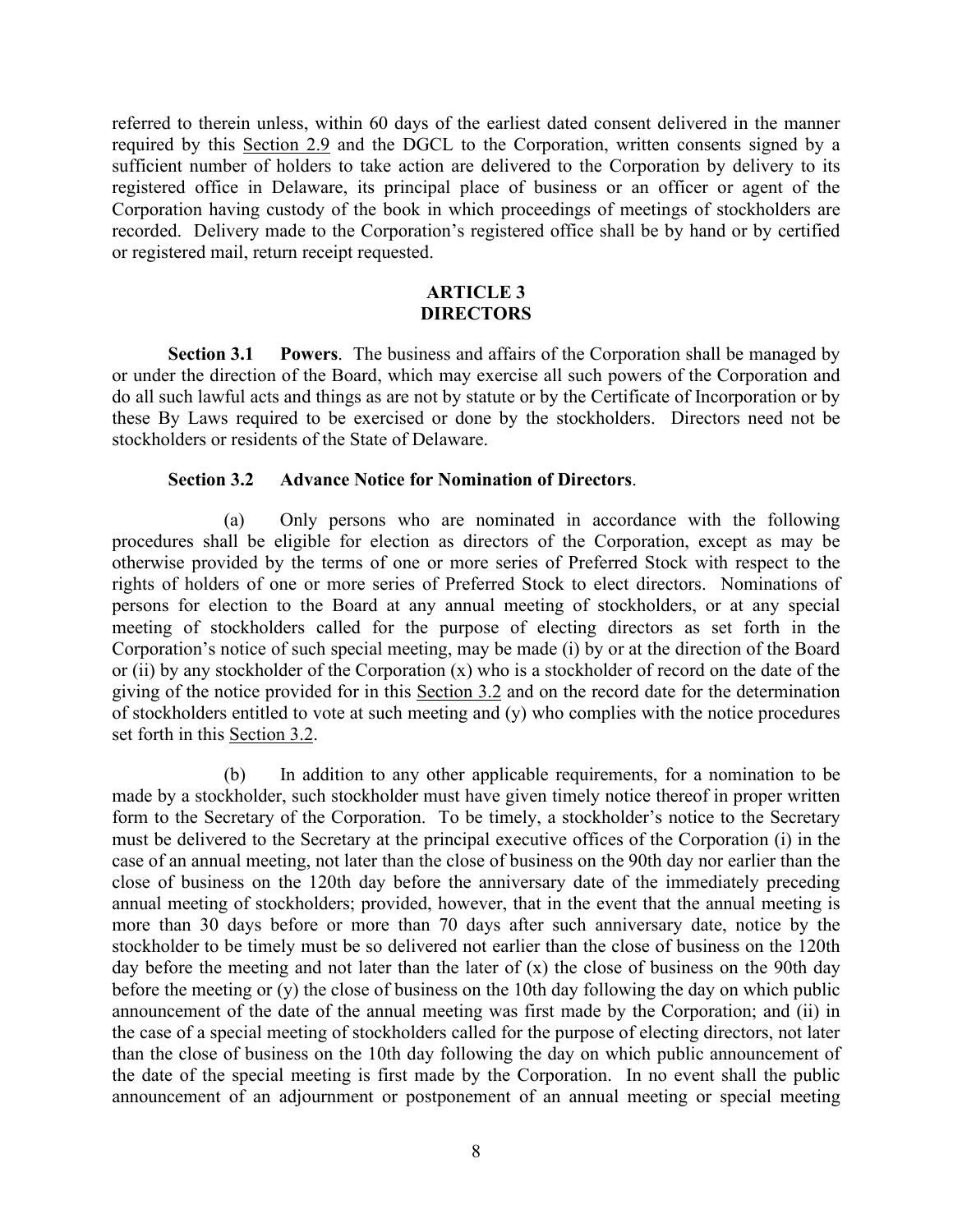commence a new time period (or extend any time period) for the giving of a stockholder's notice as described in this Section 3.2.

(c) Notwithstanding anything in paragraph (b) to the contrary, in the event that the number of directors to be elected to the Board at an annual meeting is greater than the number of directors whose terms expire on the date of the annual meeting and there is no public announcement by the Corporation naming all of the nominees for the additional directors to be elected or specifying the size of the increased Board before the close of business on the 100th day prior to the anniversary date of the immediately preceding annual meeting of stockholders, a stockholder's notice required by this Section 3.2 shall also be considered timely, but only with respect to nominees for the additional directorships created by such increase that are to be filled by election at such annual meeting, if it shall be delivered to the Secretary at the principal executive offices of the Corporation not later than the close of business on the 10th day following the date on which such public announcement was first made by the Corporation.

(d) To be in proper written form, a stockholder's notice to the Secretary must set forth (i) as to each person whom the stockholder proposes to nominate for election as a director (A) the name, age, business address and residence address of the person, (B) the principal occupation or employment of the person, (C) the class or series and number of shares of capital stock of the Corporation, if any, that are owned beneficially or of record by the person, (D) any other information relating to the person that would be required to be disclosed in a proxy statement or other filings required to be made in connection with solicitations of proxies for election of directors pursuant to Section 14 of the Exchange Act and the rules and regulations promulgated thereunder, without regard to the application of the Exchange Act to either the nomination or the Corporation; and (ii) as to the stockholder giving the notice (A) the name and record address of such stockholder as they appear on the Corporation's books and the name and address of the beneficial owner, if any, on whose behalf the nomination is made, (B) the class or series and number of shares of capital stock of the Corporation that are owned beneficially and of record by such stockholder and the beneficial owner, if any, on whose behalf the nomination is made, (C) a description of all arrangements or understandings relating to the nomination to be made by such stockholder among such stockholder, the beneficial owner, if any, on whose behalf the nomination is made, each proposed nominee and any other person or persons (including their names), (D) a representation that such stockholder (or a qualified representative of such stockholder) intends to appear in person or by proxy at the meeting to nominate the persons named in its notice and (E) any other information relating to such stockholder and the beneficial owner, if any, on whose behalf the nomination is made that would be required to be disclosed in a proxy statement or other filings required to be made in connection with solicitations of proxies for election of directors pursuant to Section 14 of the Exchange Act and the rules and regulations promulgated thereunder. Such notice must be accompanied by a written consent of each proposed nominee to being named as a nominee and to serve as a director if elected.

(e) If the Board or the chairman of the meeting of stockholders determines that any nomination was not made in accordance with the provisions of this Section 3.2 or that the information provided in a stockholder's notice does not satisfy the information requirements of this Section 3.2, then such nomination shall not be considered at the meeting in question. Notwithstanding the foregoing provisions of this Section 3.2, if the stockholder (or a qualified representative of the stockholder) does not appear at the meeting of stockholders of the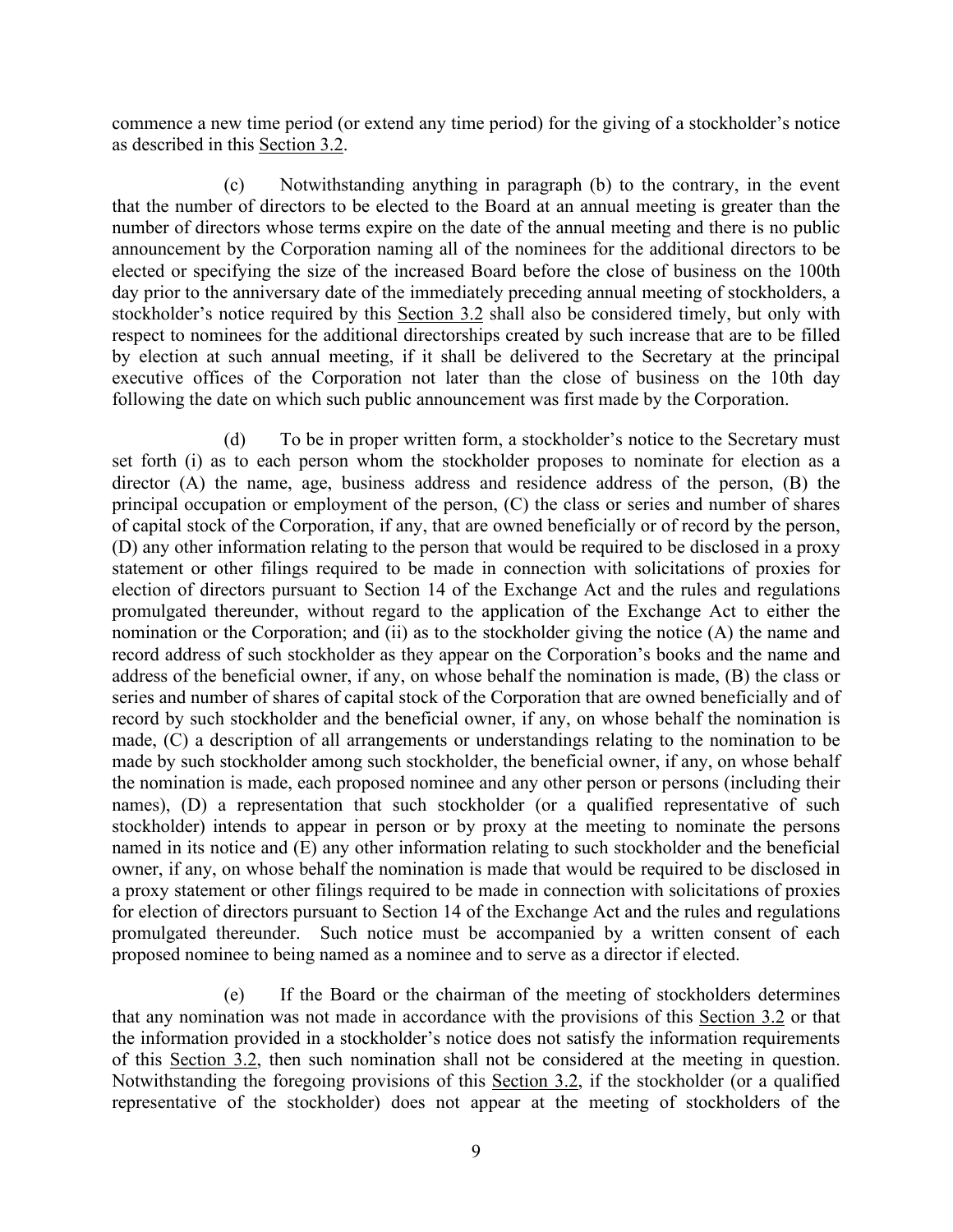Corporation to present the nomination, such nomination shall be disregarded, notwithstanding that proxies in respect of such nomination may have been received by the Corporation.

(f) In addition to the provisions of this Section  $3.2$ , a stockholder shall also comply with all of the applicable requirements of the Exchange Act and the rules and regulations thereunder with respect to the matters set forth herein. Nothing in this Section 3.2 shall be deemed to affect any rights of the holders of Preferred Stock to elect directors pursuant to the Certificate of Incorporation.

**Section 3.3 Compensation**. Unless otherwise restricted by the Certificate of Incorporation or these By Laws, the Board shall have the authority to fix the compensation of directors, including for service on a committee of the Board. The directors may be reimbursed their expenses, if any, of attendance at each meeting of the Board. No such payment shall preclude any director from serving the Corporation in any other capacity and receiving compensation therefor. Members of committees of the Board may be allowed like reimbursement of expenses for service on the committee.

## **ARTICLE 4 BOARD MEETINGS**

**Section 4.1 Annual Meetings**. The Board shall meet as soon as practicable after the adjournment of each annual stockholders meeting at the place of the annual stockholders meeting unless the Board shall fix another time and place and give notice thereof in the manner required herein for special meetings of the Board. No notice to the directors shall be necessary to legally convene this meeting, except as provided in this Section 4.1.

**Section 4.2 Regular Meetings**. Regularly scheduled, periodic meetings of the Board may be held without notice at such times, dates and places (within or without the State of Delaware) as shall from time to time be determined by the Board.

**Section 4.3 Special Meetings**. Special meetings of the Board (a) may be called by the Chairman of the Board or President and (b) shall be called by the Chairman of the Board, President or Secretary on the written request of at least a majority of directors then in office, or the sole director, as the case may be, and shall be held at such time, date and place (within or without the State of Delaware) as may be determined by the person calling the meeting or, if called upon the request of directors or the sole director, as specified in such written request. Notice of each special meeting of the Board shall be given, as provided in Section 9.3, to each director (i) at least 24 hours before the meeting if such notice is oral notice given personally or by telephone or written notice given by hand delivery or by means of a form of electronic transmission and delivery; (ii) at least two days before the meeting if such notice is sent by a nationally recognized overnight delivery service; and (iii) at least five days before the meeting if such notice is sent through the United States mail. If the Secretary shall fail or refuse to give such notice, then the notice may be given by the officer who called the meeting or the directors who requested the meeting. Any and all business that may be transacted at a regular meeting of the Board may be transacted at a special meeting. Except as may be otherwise expressly provided by applicable law, the Certificate of Incorporation, or these By Laws, neither the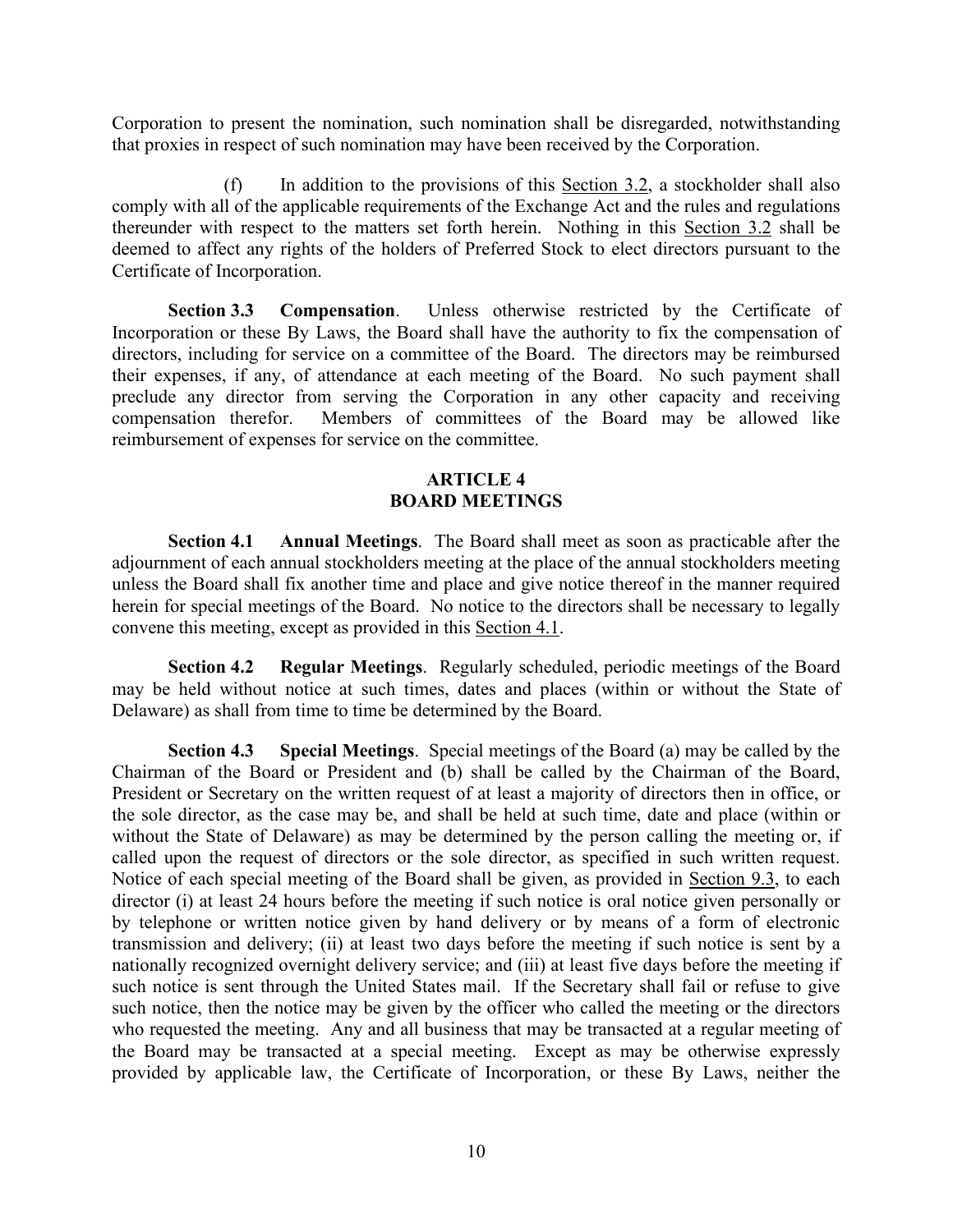business to be transacted at, nor the purpose of, any special meeting need be specified in the notice or waiver of notice of such meeting.

**Section 4.4 Quorum; Required Vote**. A majority of the Board shall constitute a quorum for the transaction of business at any meeting of the Board, and the act of a majority of the directors present at any meeting at which there is a quorum shall be the act of the Board, except as may be otherwise specifically provided by applicable law, the Certificate of Incorporation or these By Laws. If a quorum shall not be present at any meeting, a majority of the directors present may adjourn the meeting from time to time, without notice other than announcement at the meeting, until a quorum is present.

**Section 4.5 Consent In Lieu of Meeting**. Unless otherwise restricted by the Certificate of Incorporation or these By Laws, any action required or permitted to be taken at any meeting of the Board or any committee thereof may be taken without a meeting if all members of the Board or committee, as the case may be, consent thereto in writing or by electronic transmission, and the writing or writings or electronic transmission or transmissions (or paper reproductions thereof) are filed with the minutes of proceedings of the Board or committee. Such filing shall be in paper form if the minutes are maintained in paper form and shall be in electronic form if the minutes are maintained in electronic form.

**Section 4.6 Organization**. The chairman of each meeting of the Board shall be the Chairman of the Board or, in the absence (or inability or refusal to act) of the Chairman of the Board, the Chief Executive Officer (if he or she shall be a director) or, in the absence (or inability or refusal to act) of the Chief Executive Officer or if the Chief Executive Officer is not a director, the President (if he or she shall be a director) or in the absence (or inability or refusal to act) of the President or if the President is not a director, a chairman elected from the directors present. The Secretary shall act as secretary of all meetings of the Board. In the absence (or inability or refusal to act) of the Secretary, an Assistant Secretary shall perform the duties of the Secretary at such meeting. In the absence (or inability or refusal to act) of the Secretary and all Assistant Secretaries, the chairman of the meeting may appoint any person to act as secretary of the meeting.

### **ARTICLE 5 COMMITTEES OF DIRECTORS**

**Section 5.1 Establishment**. The Board may by resolution of the Board designate one or more committees, each committee to consist of one or more of the directors of the Corporation. Each committee shall keep regular minutes of its meetings and report the same to the Board when required by the resolution designating such committee. The Board shall have the power at any time to fill vacancies in, to change the membership of, or to dissolve any such committee.

**Section 5.2 Available Powers**. Any committee established pursuant to Section 5.1 hereof, to the extent permitted by applicable law and by resolution of the Board, shall have and may exercise all of the powers and authority of the Board in the management of the business and affairs of the Corporation, and may authorize the seal of the Corporation to be affixed to all papers that may require it.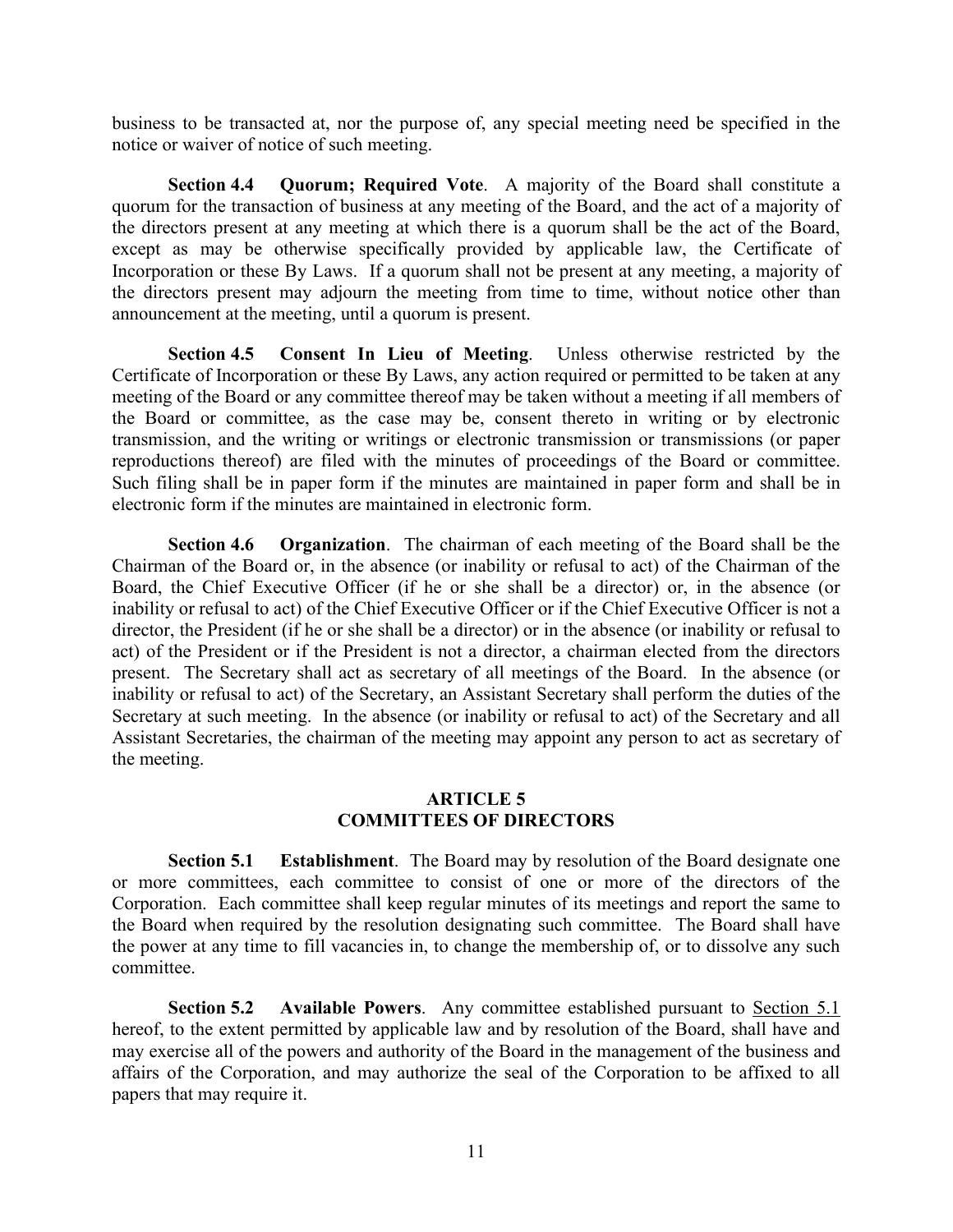**Section 5.3 Alternate Members**. The Board may designate one or more directors as alternate members of any committee, who may replace any absent or disqualified member at any meeting of such committee. In the absence or disqualification of a member of the committee, the member or members thereof present at any meeting and not disqualified from voting, whether or not he, she or they constitute a quorum, may unanimously appoint another member of the Board to act at the meeting in place of any such absent or disqualified member.

**Section 5.4 Procedures**. Unless the Board otherwise provides, the time, date, place, if any, and notice of meetings of a committee shall be determined by such committee. At meetings of a committee, a majority of the number of members of the committee (but not including any alternate member, unless such alternate member has replaced any absent or disqualified member at the time of, or in connection with, such meeting) shall constitute a quorum for the transaction of business. The act of a majority of the members present at any meeting at which a quorum is present shall be the act of the committee, except as otherwise specifically provided by applicable law, the Certificate of Incorporation, these By Laws or the Board. If a quorum is not present at a meeting of a committee, the members present may adjourn the meeting from time to time, without notice other than an announcement at the meeting, until a quorum is present. Unless the Board otherwise provides and except as provided in these By Laws, each committee designated by the Board may make, alter, amend and repeal rules for the conduct of its business. In the absence of such rules each committee shall conduct its business in the same manner as the Board is authorized to conduct its business pursuant to Article IV of these By Laws.

## **ARTICLE 6 OFFICERS**

**Section 6.1 Officers**. The officers of the Corporation elected by the Board shall be a Chairman of the Board, a Chief Executive Officer, a President, a Chief Financial Officer, a Treasurer, a Secretary and such other officers (including without limitation, Vice Presidents and Assistant Secretaries) as the Board from time to time may determine. Officers elected by the Board shall each have such powers and duties as generally pertain to their respective offices, subject to the specific provisions of this Article VI. Such officers shall also have such powers and duties as from time to time may be conferred by the Board. The Chief Executive Officer or President may also appoint such other officers (including without limitation one or more Vice Presidents and Controllers) as may be necessary or desirable for the conduct of the business of the Corporation. Such other officers shall have such powers and duties and shall hold their offices for such terms as may be provided in these By Laws or as may be prescribed by the Board or, if such officer has been appointed by the Chief Executive Officer or President, as may be prescribed by the appointing officer.

(a) Chairman of the Board. The Chairman of the Board shall preside when present at all meetings of the stockholders and the Board. The Chairman of the Board shall have general supervision and control of the acquisition activities of the Corporation subject to the ultimate authority of the Board, and shall be responsible for the execution of the policies of the Board with respect to such matters. In the absence (or inability or refusal to act) of the Chairman of the Board, the Chief Executive Officer (if he or she shall be a director) shall preside when present at all meetings of the stockholders and the Board. The powers and duties of the Chairman of the Board shall not include supervision or control of the preparation of the financial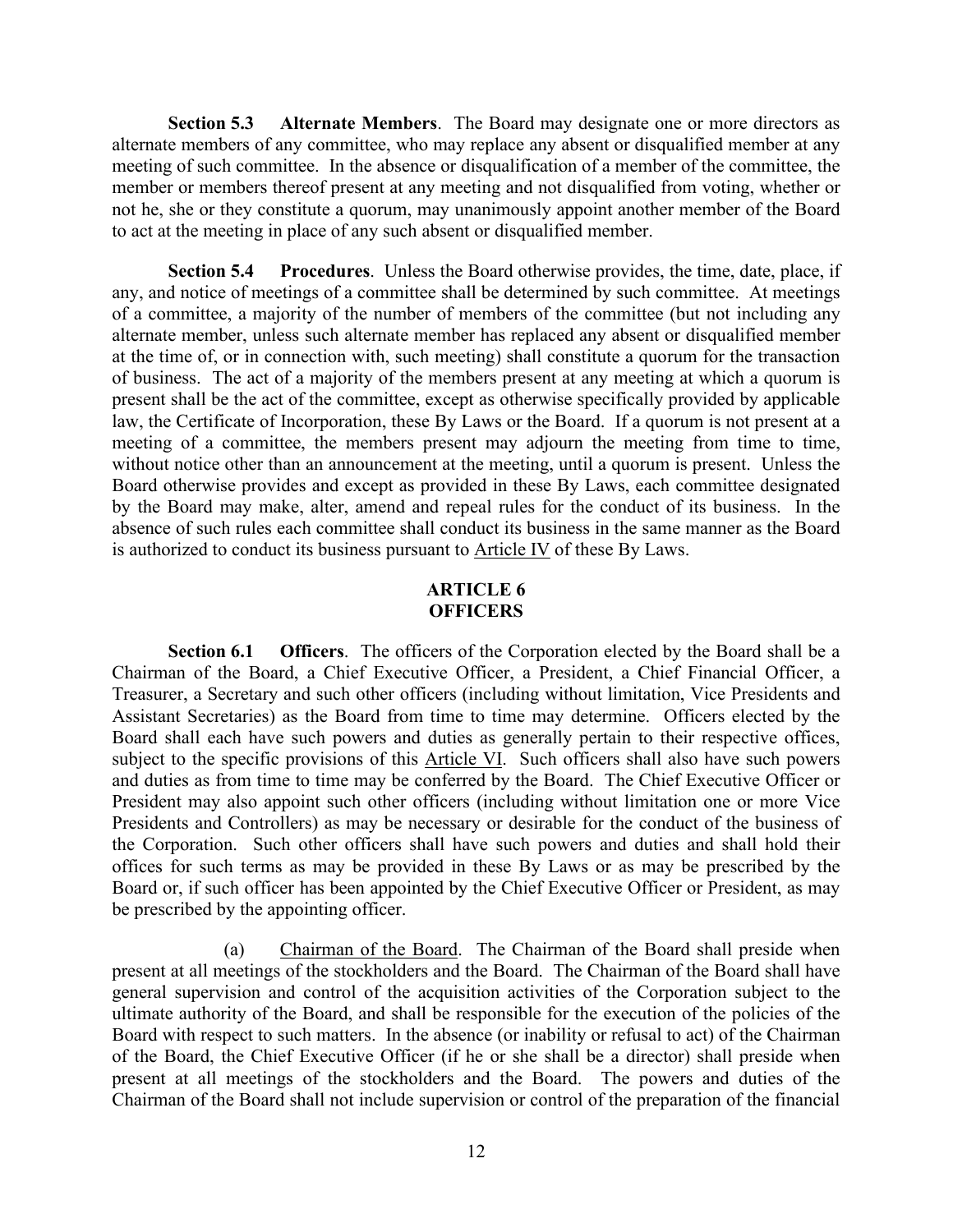statements of the Corporation (other than through participation as a member of the Board). The position of Chairman of the Board and Chief Executive Officer may be held by the same person.

(b) Chief Executive Officer. The Chief Executive Officer shall be the chief executive officer of the Corporation, shall have general supervision of the affairs of the Corporation and general control of all of its business subject to the ultimate authority of the Board, and shall be responsible for the execution of the policies of the Board with respect to such matters, except to the extent any such powers and duties have been prescribed to the Chairman of the Board pursuant to Section 6.1(a) above. In the absence (or inability or refusal to act) of the Chairman of the Board, the Chief Executive Officer (if he or she shall be a director) shall preside when present at all meetings of the stockholders and the Board. The position of Chief Executive Officer and President may be held by the same person.

(c) President. The President shall make recommendations to the Chief Executive Officer on all operational matters that would normally be reserved for the final executive responsibility of the Chief Executive Officer. In the absence (or inability or refusal to act) of the Chairman of the Board and Chief Executive Officer, the President (if he or she shall be a director) shall preside when present at all meetings of the stockholders and the Board. The President shall also perform such duties and have such powers as shall be designated by the Board. The position of President and Chief Executive Officer may be held by the same person.

(d) Vice Presidents. In the absence (or inability or refusal to act) of the President, the Vice President (or in the event there be more than one Vice President, the Vice Presidents in the order designated by the Board) shall perform the duties and have the powers of the President. Any one or more of the Vice Presidents may be given an additional designation of rank or function.

(e) Chief Financial Officer. The Chief Financial Officer shall perform all duties commonly incident to that office (including, without limitation, the care and custody of the funds and securities of the Corporation, which from time to time may come into the Chief Financial Officer's hands and the deposit of the funds of the Corporation in such banks or trust companies as the Board, the Chief Executive Officer or the President may authorize).

(f) Treasurer. The Treasurer shall have the custody of the corporate funds and securities, except as otherwise provided by the Board, and shall keep full and accurate accounts of receipts and disbursements in books belonging to the Corporation and shall deposit all moneys and other valuable effects in the name and to the credit of the Corporation in such depositories as may be designated by the Board. The Treasurer shall disburse the funds of the Corporation as may be ordered by the Board, taking proper vouchers for such disbursements, and shall render to the president and the directors, at the regular meetings of the Board, or whenever they may require it, an account of all his or her transactions as Treasurer and of the financial condition of the Corporation.

# (g) Secretary.

(i) The Secretary shall attend all meetings of the stockholders, the Board and (as required) committees of the Board and shall record the proceedings of such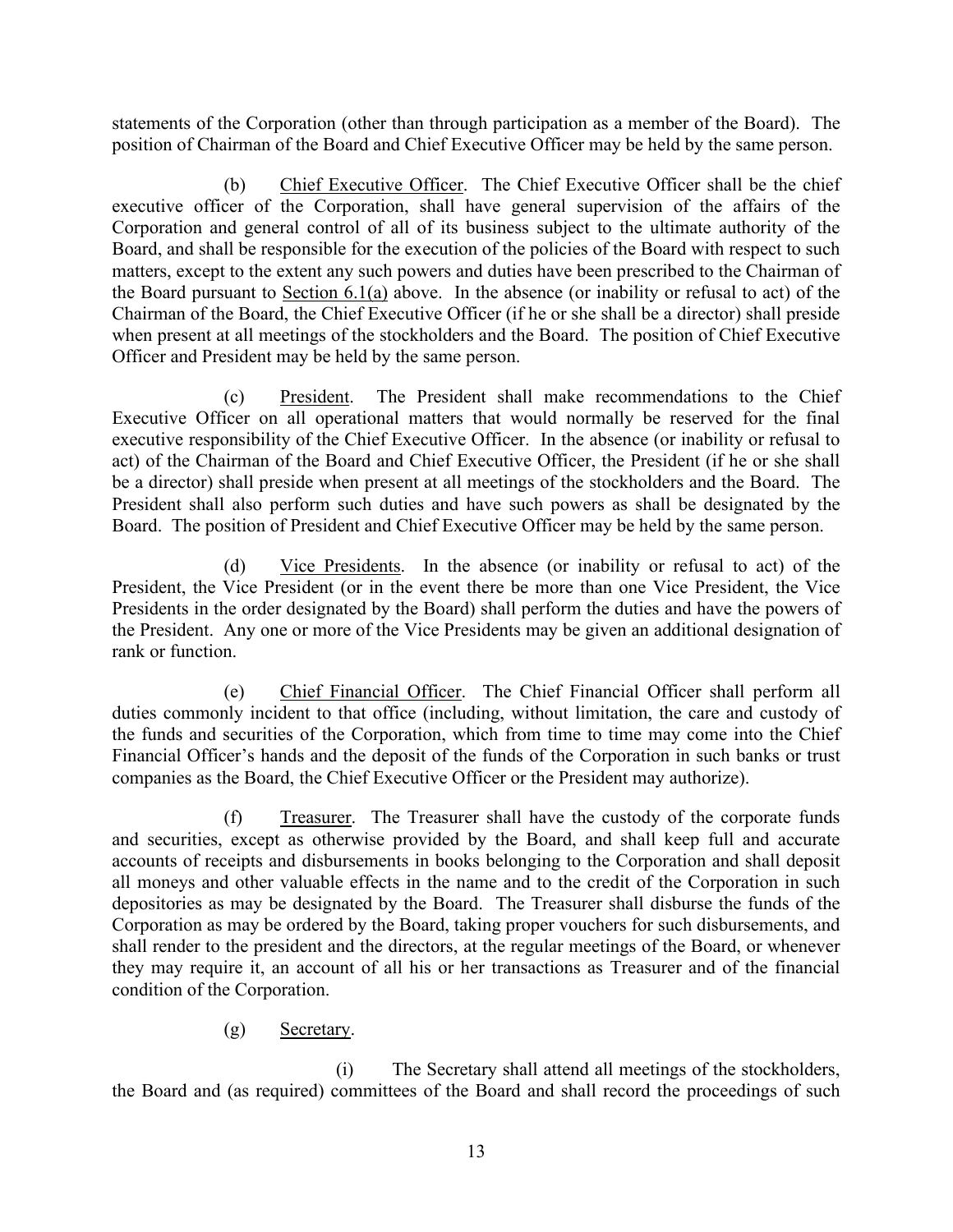meetings in books to be kept for that purpose. The Secretary shall give, or cause to be given, notice of all meetings of the stockholders and special meetings of the Board and shall perform such other duties as may be prescribed by the Board, the Chairman of the Board, Chief Executive Officer or President. The Secretary shall have custody of the corporate seal of the Corporation and the Secretary, or any Assistant Secretary, shall have authority to affix the same to any instrument requiring it, and when so affixed, it may be attested by his or her signature or by the signature of such Assistant Secretary. The Board may give general authority to any other officer to affix the seal of the Corporation and to attest the affixing thereof by his or her signature.

(ii) The Secretary shall keep, or cause to be kept, at the principal executive office of the Corporation or at the office of the Corporation's transfer agent or registrar, if one has been appointed, a stock ledger, or duplicate stock ledger, showing the names of the stockholders and their addresses, the number and classes of shares held by each and, with respect to certificated shares, the number and date of certificates issued for the same and the number and date of certificates cancelled.

(h) Assistant Secretaries. The Assistant Secretary or, if there be more than one, the Assistant Secretaries in the order determined by the Board shall, in the absence (or inability or refusal to act) of the Secretary, perform the duties and have the powers of the Secretary.

**Section 6.2 Term of Office; Removal; Vacancies**. The elected officers of the Corporation shall hold office until their successors are duly elected and qualified or until their earlier death, resignation, retirement, disqualification, or removal from office. Any officer may be removed, with or without cause, at any time by the Board. Any officer appointed by the Chief Executive Officer or President may also be removed, with or without cause, by the Chief Executive Officer or President, as the case may be, unless the Board otherwise provides. Any vacancy occurring in any elected office of the Corporation may be filled by the Board. Any vacancy occurring in any office appointed by the Chief Executive Officer or President may be filled by the Chief Executive Officer, or President, as the case may be, unless the Board then determines that such office shall thereupon be elected by the Board, in which case the Board shall elect such officer.

**Section 6.3 Multiple Officeholders; Stockholder and Director Officers**. Any number of offices may be held by the same person unless the Certificate of Incorporation or these By Laws otherwise provide. Officers need not be stockholders or residents of the State of Delaware.

## **ARTICLE 7 SHARES**

**Section 7.1 Certificated and Uncertificated Shares**. The shares of the Corporation may be certificated or uncertificated, subject to the sole discretion of the Board and the requirements of the DGCL.

**Section 7.2 Multiple Classes of Stock**. If the Corporation shall be authorized to issue more than one class of stock or more than one series of any class, the Corporation shall (a) cause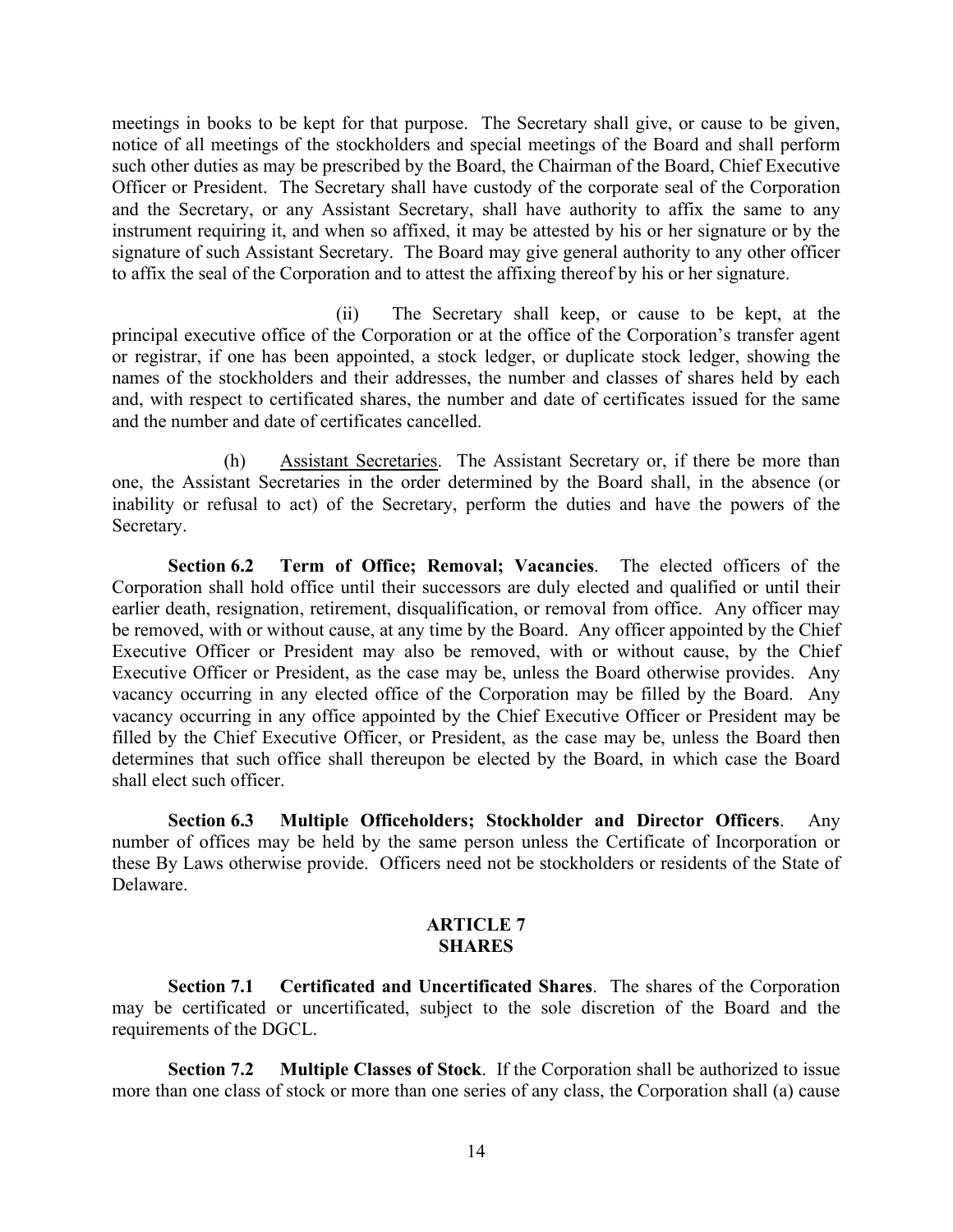the powers, designations, preferences and relative, participating, optional or other special rights of each class of stock or series thereof and the qualifications, limitations or restrictions of such preferences and/or rights to be set forth in full or summarized on the face or back of any certificate that the Corporation issues to represent shares of such class or series of stock or (b) in the case of uncertificated shares, within a reasonable time after the issuance or transfer of such shares, send to the registered owner thereof a written notice containing the information required to be set forth on certificates as specified in clause (a) above; provided, however, that, except as otherwise provided by applicable law, in lieu of the foregoing requirements, there may be set forth on the face or back of such certificate or, in the case of uncertificated shares, on such written notice a statement that the Corporation will furnish without charge to each stockholder who so requests the powers, designations, preferences and relative, participating, optional or other special rights of each class of stock or series thereof and the qualifications, limitations or restrictions of such preferences or rights.

**Section 7.3 Signatures**. Each certificate representing capital stock of the Corporation shall be signed by or in the name of the Corporation by (a) the Chairman of the Board, the Chief Executive Officer, the President or a Vice President and (b) the Chief Financial Officer, Treasurer, an Assistant Treasurer, the Secretary or an Assistant Secretary of the Corporation. Any or all the signatures on the certificate may be a facsimile. In case any officer, transfer agent or registrar who has signed or whose facsimile signature has been placed upon a certificate shall have ceased to be such officer, transfer agent or registrar before such certificate is issued, such certificate may be issued by the Corporation with the same effect as if such person were such officer, transfer agent or registrar on the date of issue.

## **Section 7.4 Consideration and Payment for Shares**.

(a) Subject to applicable law and the Certificate of Incorporation, shares of stock may be issued for such consideration, having in the case of shares with par value a value not less than the par value thereof, and to such persons, as determined from time to time by the Board. The consideration may consist of cash, tangible or intangible property or any benefit to the Corporation or any combination thereof.

(b) Subject to applicable law and the Certificate of Incorporation, shares may not be issued until the full amount of the consideration has been paid, unless upon the face or back of each certificate issued to represent any partly paid shares of capital stock or upon the books and records of the Corporation in the case of partly paid uncertificated shares, there shall have been set forth the total amount of the consideration to be paid therefor and the amount paid thereon up to and including the time said certificate representing certificated shares or said uncertificated shares are issued.

## **Section 7.5 Lost, Destroyed or Wrongfully Taken Certificates**.

(a) If an owner of a certificate representing shares claims that such certificate has been lost, destroyed or wrongfully taken, the Corporation shall issue a new certificate representing such shares or such shares in uncertificated form if the owner: (i) requests such a new certificate before the Corporation has notice that the certificate representing such shares has been acquired by a protected purchaser; (ii) if requested by the Corporation, delivers to the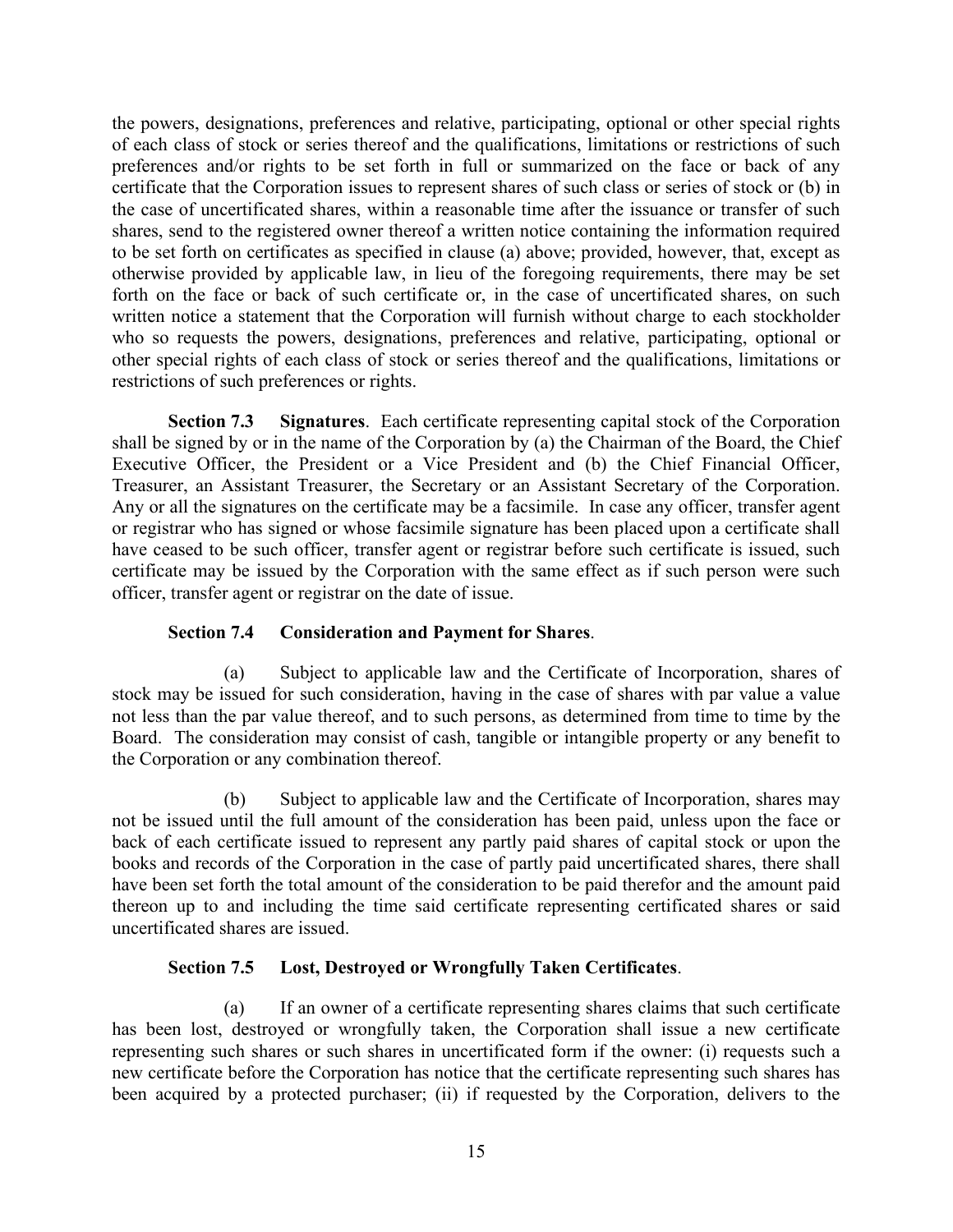Corporation a bond sufficient to indemnify the Corporation against any claim that may be made against the Corporation on account of the alleged loss, wrongful taking or destruction of such certificate or the issuance of such new certificate or uncertificated shares; and (iii) satisfies other reasonable requirements imposed by the Corporation.

(b) If a certificate representing shares has been lost, apparently destroyed or wrongfully taken, and the owner fails to notify the Corporation of that fact within a reasonable time after the owner has notice of such loss, apparent destruction or wrongful taking and the Corporation registers a transfer of such shares before receiving notification, the owner shall be precluded from asserting against the Corporation any claim for registering such transfer or a claim to a new certificate representing such shares or such shares in uncertificated form.

## **Section 7.6 Transfer of Stock**.

(a) If a certificate representing shares of the Corporation is presented to the Corporation with an endorsement requesting the registration of transfer of such shares or an instruction is presented to the Corporation requesting the registration of transfer of uncertificated shares, the Corporation shall register the transfer as requested if:

(i) in the case of certificated shares, the certificate representing such shares has been surrendered;

(ii) (A) with respect to certificated shares, the endorsement is made by the person specified by the certificate as entitled to such shares; (B) with respect to uncertificated shares, an instruction is made by the registered owner of such uncertificated shares; or (C) with respect to certificated shares or uncertificated shares, the endorsement or instruction is made by any other appropriate person or by an agent who has actual authority to act on behalf of the appropriate person;

(iii) the Corporation has received a guarantee of signature of the person signing such endorsement or instruction or such other reasonable assurance that the endorsement or instruction is genuine and authorized as the Corporation may request;

(iv) the transfer does not violate any restriction on transfer imposed by the Corporation that is enforceable in accordance with Section 7.8(a); and

(v) such other conditions for such transfer as shall be provided for under applicable law have been satisfied.

(b) Whenever any transfer of shares shall be made for collateral security and not absolutely, the Corporation shall so record such fact in the entry of transfer if, when the certificate for such shares is presented to the Corporation for transfer or, if such shares are uncertificated, when the instruction for registration of transfer thereof is presented to the Corporation, both the transferor and transferee request the Corporation to do so.

**Section 7.7 Registered Stockholders**. Before due presentment for registration of transfer of a certificate representing shares of the Corporation or of an instruction requesting registration of transfer of uncertificated shares, the Corporation may treat the registered owner as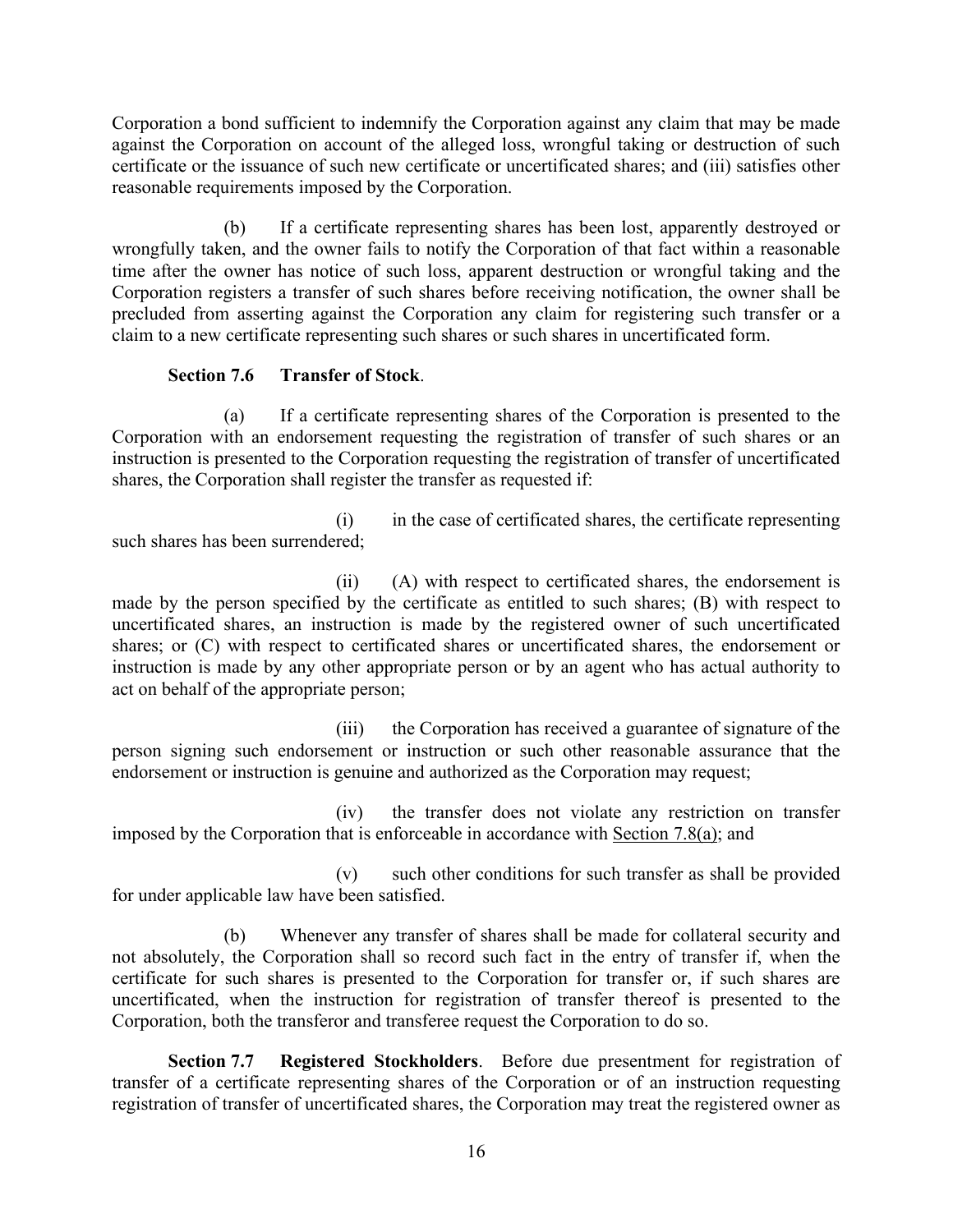the person exclusively entitled to inspect for any proper purpose the stock ledger and the other books and records of the Corporation, vote such shares, receive dividends or notifications with respect to such shares and otherwise exercise all the rights and powers of the owner of such shares, except that a person who is the beneficial owner of such shares (if held in a voting trust or by a nominee on behalf of such person) may, upon providing documentary evidence of beneficial ownership of such shares and satisfying such other conditions as are provided under applicable law, may also so inspect the books and records of the Corporation.

### **Section 7.8 Effect of the Corporation's Restriction on Transfer**.

(a) A written restriction on the transfer or registration of transfer of shares of the Corporation or on the amount of shares of the Corporation that may be owned by any person or group of persons, if permitted by the DGCL and noted conspicuously on the certificate representing such shares or, in the case of uncertificated shares, contained in a notice sent pursuant to Section 7.2, may be enforced against the holder of such shares or any successor or transferee of the holder including an executor, administrator, trustee, guardian or other fiduciary entrusted with like responsibility for the person or estate of the holder.

(b) A restriction imposed by the Corporation on the transfer or the registration of shares of the Corporation or on the amount of shares of the Corporation that may be owned by any person or group of persons, even if otherwise lawful, is ineffective against a person without actual knowledge of such restriction unless: (i) the shares are certificated and such restriction is noted conspicuously on the certificate; or (ii) the shares are uncertificated and such restriction was contained in a notice sent pursuant to Section 7.2.

**Section 7.9 Regulations**. The Board shall have power and authority to make such additional rules and regulations, subject to any applicable requirement of law, as the Board may deem necessary and appropriate with respect to the issue, transfer or registration of transfer of shares of stock or certificates representing shares. The Board may appoint one or more transfer agents or registrars and may require for the validity thereof that certificates representing shares bear the signature of any transfer agent or registrar so appointed.

### **ARTICLE 8 INDEMNIFICATION**

**Section 8.1 Right to Indemnification**. To the fullest extent permitted by applicable law, as the same exists or may hereafter be amended, the Corporation shall indemnify and hold harmless each person who was or is made a party or is threatened to be made a party to or is otherwise involved in any threatened, pending or completed action, suit or proceeding, whether civil, criminal, administrative or investigative (hereinafter a "*proceeding*"), by reason of the fact that he or she is or was a director or officer of the Corporation or, while a director or officer of the Corporation, is or was serving at the request of the Corporation as a director, officer, employee or agent of another corporation or of a partnership, joint venture, trust, other enterprise or nonprofit entity, including service with respect to an employee benefit plan (hereinafter an "*Indemnitee*"), whether the basis of such proceeding is alleged action in an official capacity as a director, officer, employee or agent, or in any other capacity while serving as a director, officer, employee or agent, against all liability and loss suffered and expenses (including, without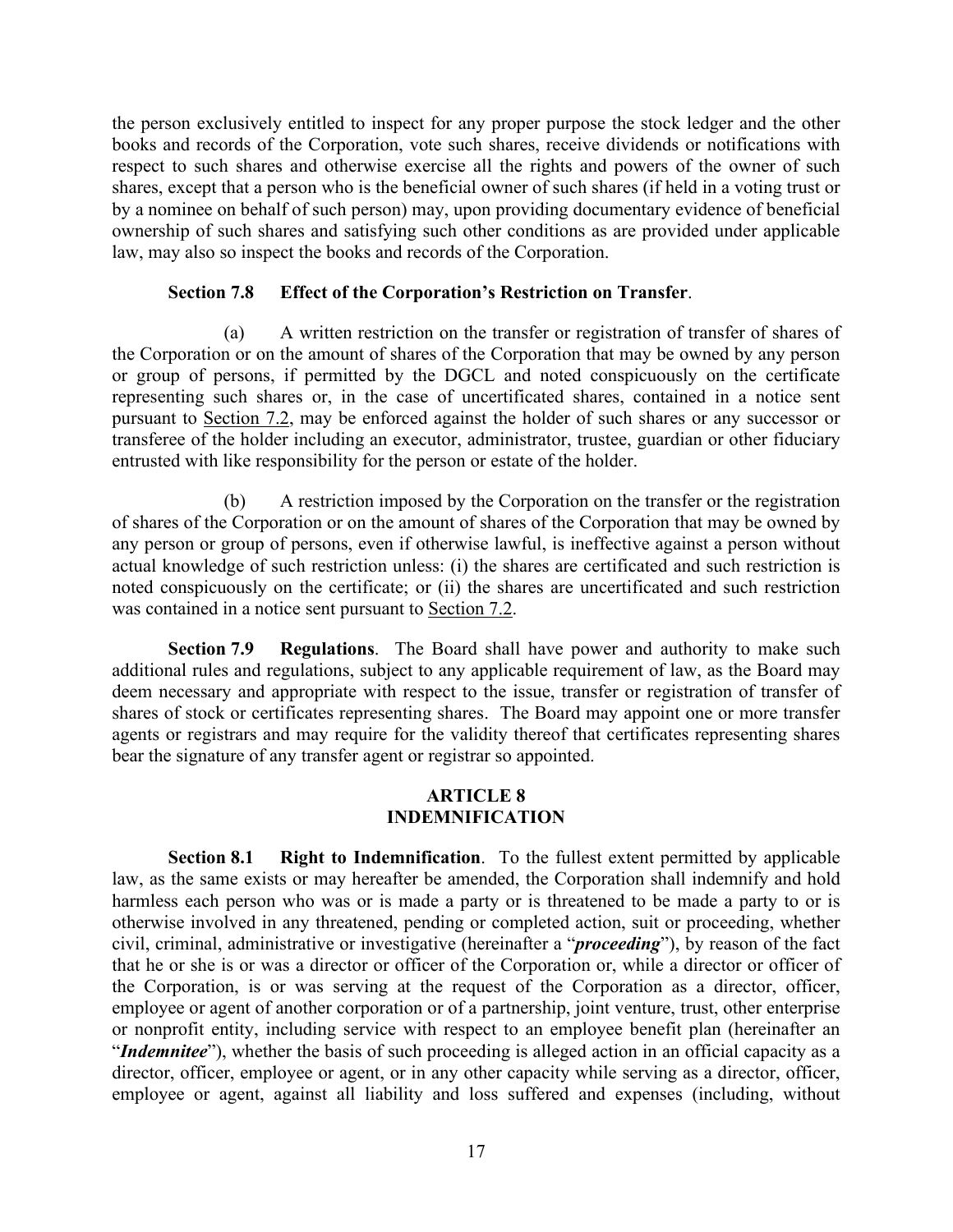limitation, attorneys' fees, judgments, fines, ERISA excise taxes and penalties and amounts paid in settlement) reasonably incurred by such Indemnitee in connection with such proceeding; provided, however, that, except as provided in Section 8.3 with respect to proceedings to enforce rights to indemnification, the Corporation shall indemnify an Indemnitee in connection with a proceeding (or part thereof) initiated by such Indemnitee only if such proceeding (or part thereof) was authorized by the Board.

**Section 8.2 Right to Advancement of Expenses**. In addition to the right to indemnification conferred in Section 8.1, an Indemnitee shall also have the right to be paid by the Corporation to the fullest extent not prohibited by applicable law the expenses (including, without limitation, attorneys' fees) incurred in defending or otherwise participating in any such proceeding in advance of its final disposition (hereinafter an "*advancement of expenses*"); provided, however, that, if the DGCL requires, an advancement of expenses incurred by an Indemnitee in his or her capacity as a director or officer of the Corporation (and not in any other capacity in which service was or is rendered by such Indemnitee, including, without limitation, service to an employee benefit plan) shall be made only upon the Corporation's receipt of an undertaking (hereinafter an "*undertaking*"), by or on behalf of such Indemnitee, to repay all amounts so advanced if it shall ultimately be determined that such Indemnitee is not entitled to be indemnified under this Article VIII or otherwise.

**Section 8.3 Right of Indemnitee to Bring Suit**. If a claim under Section 8.1 or Section 8.2 is not paid in full by the Corporation within 60 days after a written claim therefor has been received by the Corporation, except in the case of a claim for an advancement of expenses, in which case the applicable period shall be 20 days, the Indemnitee may at any time thereafter bring suit against the Corporation to recover the unpaid amount of the claim. If successful in whole or in part in any such suit, or in a suit brought by the Corporation to recover an advancement of expenses pursuant to the terms of an undertaking, the Indemnitee shall also be entitled to be paid the expense of prosecuting or defending such suit. In (a) any suit brought by the Indemnitee to enforce a right to indemnification hereunder (but not in a suit brought by an Indemnitee to enforce a right to an advancement of expenses) it shall be a defense that, and (b) in any suit brought by the Corporation to recover an advancement of expenses pursuant to the terms of an undertaking, the Corporation shall be entitled to recover such expenses upon a final judicial decision from which there is no further right to appeal (hereinafter a "*final adjudication*") that, the Indemnitee has not met any applicable standard for indemnification set forth in the DGCL. Neither the failure of the Corporation (including its directors who are not parties to such action, a committee of such directors, independent legal counsel, or its stockholders) to have made a determination prior to the commencement of such suit that indemnification of the Indemnitee is proper in the circumstances because the Indemnitee has met the applicable standard of conduct set forth in the DGCL, nor an actual determination by the Corporation (including a determination by its directors who are not parties to such action, a committee of such directors, independent legal counsel, or its stockholders) that the Indemnitee has not met such applicable standard of conduct, shall create a presumption that the Indemnitee has not met the applicable standard of conduct or, in the case of such a suit brought by the Indemnitee, shall be a defense to such suit. In any suit brought by the Indemnitee to enforce a right to indemnification or to an advancement of expenses hereunder, or by the Corporation to recover an advancement of expenses pursuant to the terms of an undertaking, the burden of proving that the Indemnitee is not entitled to be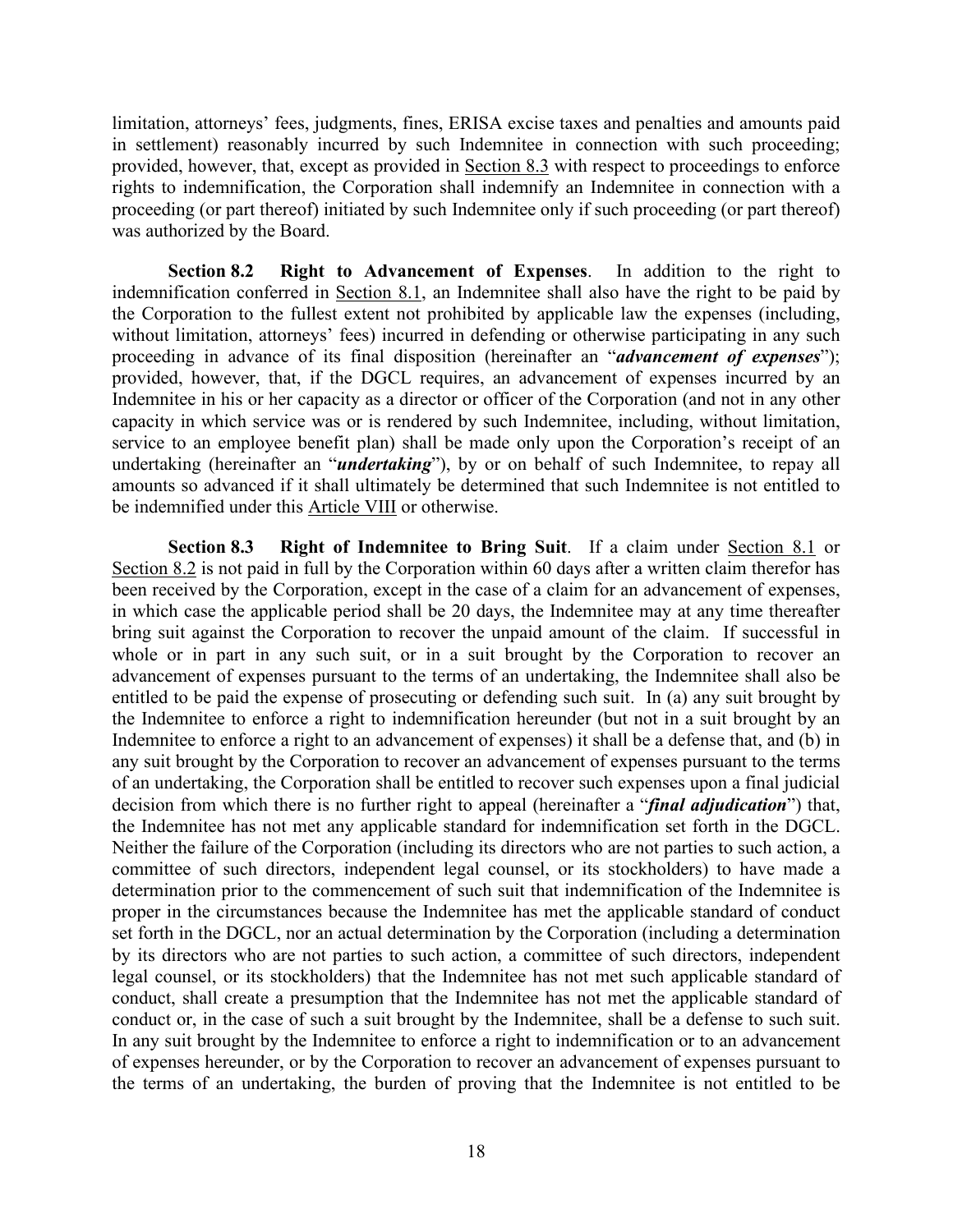indemnified, or to such advancement of expenses, under this Article VIII or otherwise shall be on the Corporation.

**Section 8.4 Non-Exclusivity of Rights**. The rights provided to any Indemnitee pursuant to this Article VIII shall not be exclusive of any other right, which such Indemnitee may have or hereafter acquire under applicable law, the Certificate of Incorporation, these By Laws, an agreement, a vote of stockholders or disinterested directors, or otherwise.

**Section 8.5 Insurance**. The Corporation may maintain insurance, at its expense, to protect itself and/or any director, officer, employee or agent of the Corporation or another corporation, partnership, joint venture, trust or other enterprise against any expense, liability or loss, whether or not the Corporation would have the power to indemnify such person against such expense, liability or loss under the DGCL.

**Section 8.6 Indemnification of Other Persons**. This Article VIII shall not limit the right of the Corporation to the extent and in the manner authorized or permitted by law to indemnify and to advance expenses to persons other than Indemnitees. Without limiting the foregoing, the Corporation may, to the extent authorized from time to time by the Board, grant rights to indemnification and to the advancement of expenses to any employee or agent of the Corporation and to any other person who is or was serving at the request of the Corporation as a director, officer, employee or agent of another corporation or of a partnership, joint venture, trust or other enterprise, including service with respect to an employee benefit plan, to the fullest extent of the provisions of this Article VIII with respect to the indemnification and advancement of expenses of Indemnitees under this Article VIII.

**Section 8.7 Amendments**. Any repeal or amendment of this Article VIII by the Board or the stockholders of the Corporation or by changes in applicable law, or the adoption of any other provision of these By Laws inconsistent with this Article VIII, will, to the extent permitted by applicable law, be prospective only (except to the extent such amendment or change in applicable law permits the Corporation to provide broader indemnification rights to Indemnitees on a retroactive basis than permitted prior thereto), and will not in any way diminish or adversely affect any right or protection existing hereunder in respect of any act or omission occurring prior to such repeal or amendment or adoption of such inconsistent provision; provided however, that amendments or repeals of this Article VIII shall require the affirmative vote of the stockholders holding at least 66.7% of the voting power of all outstanding shares of capital stock of the Corporation.

**Section 8.8 Certain Definitions**. For purposes of this Article VIII, (a) references to "other enterprise" shall include any employee benefit plan; (b) references to "fines" shall include any excise taxes assessed on a person with respect to an employee benefit plan; (c) references to "serving at the request of the Corporation" shall include any service that imposes duties on, or involves services by, a person with respect to any employee benefit plan, its participants, or beneficiaries; and (d) a person who acted in good faith and in a manner such person reasonably believed to be in the interest of the participants and beneficiaries of an employee benefit plan shall be deemed to have acted in a manner "not opposed to the best interest of the Corporation" for purposes of Section 145 of the DGCL.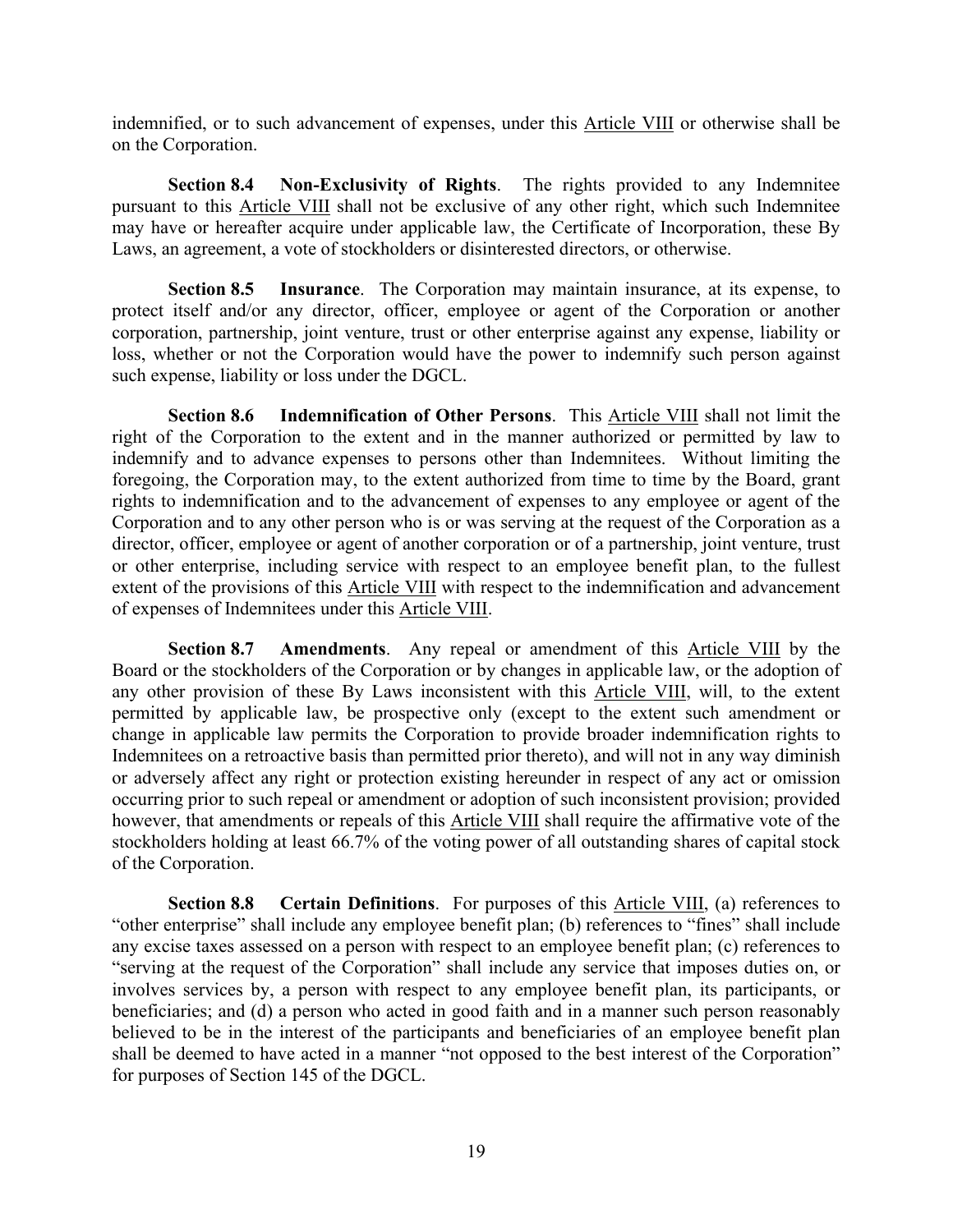**Section 8.9 Contract Rights**. The rights provided to Indemnitees pursuant to this Article VIII shall be contract rights and such rights shall continue as to an Indemnitee who has ceased to be a director, officer, agent or employee and shall inure to the benefit of the Indemnitee's heirs, executors and administrators.

**Section 8.10 Severability**. If any provision or provisions of this Article VIII shall be held to be invalid, illegal or unenforceable for any reason whatsoever: (a) the validity, legality and enforceability of the remaining provisions of this Article VIII shall not in any way be affected or impaired thereby; and (b) to the fullest extent possible, the provisions of this Article VIII (including, without limitation, each such portion of this Article VIII containing any such provision held to be invalid, illegal or unenforceable) shall be construed so as to give effect to the intent manifested by the provision held invalid, illegal or unenforceable.

## **ARTICLE 9 MISCELLANEOUS**

**Section 9.1 Place of Meetings**. If the place of any meeting of stockholders, the Board or committee of the Board for which notice is required under these By Laws is not designated in the notice of such meeting, such meeting shall be held at the principal business office of the Corporation; provided, however, if the Board has, in its sole discretion, determined that a meeting shall not be held at any place, but instead shall be held by means of remote communication pursuant to Section 9.5 hereof, then such meeting shall not be held at any place.

## **Section 9.2 Fixing Record Dates**.

(a) In order that the Corporation may determine the stockholders entitled to notice of any meeting of stockholders or any adjournment thereof, the Board may fix a record date, which shall not precede the date upon which the resolution fixing the record date is adopted by the Board, and which record date shall not be more than 60 nor less than 10 days before the date of such meeting. If the Board so fixes a date, such date shall also be the record date for determining the stockholders entitled to vote at such meeting unless the Board determines, at the time it fixes such record date, that a later date on or before the date of the meeting shall be the date for making such determination. If no record date is fixed by the Board, the record date for determining stockholders entitled to notice of and to vote at a meeting of stockholders shall be at the close of business on the business day next preceding the day on which notice is given, or, if notice is waived, at the close of business on the business day next preceding the day on which the meeting is held. A determination of stockholders of record entitled to notice of or to vote at a meeting of stockholders shall apply to any adjournment of the meeting; provided, however, that the Board may fix a new record date for the adjourned meeting, and in such case shall also fix as the record date for stockholders entitled to notice of such adjourned meeting the same or an earlier date as that fixed for determination of stockholders entitled to vote in accordance with the foregoing provisions of this Section 9.2(a) at the adjourned meeting.

(b) In order that the Corporation may determine the stockholders entitled to receive payment of any dividend or other distribution or allotment of any rights or the stockholders entitled to exercise any rights in respect of any change, conversion or exchange of stock, or for the purpose of any other lawful action, the Board may fix a record date, which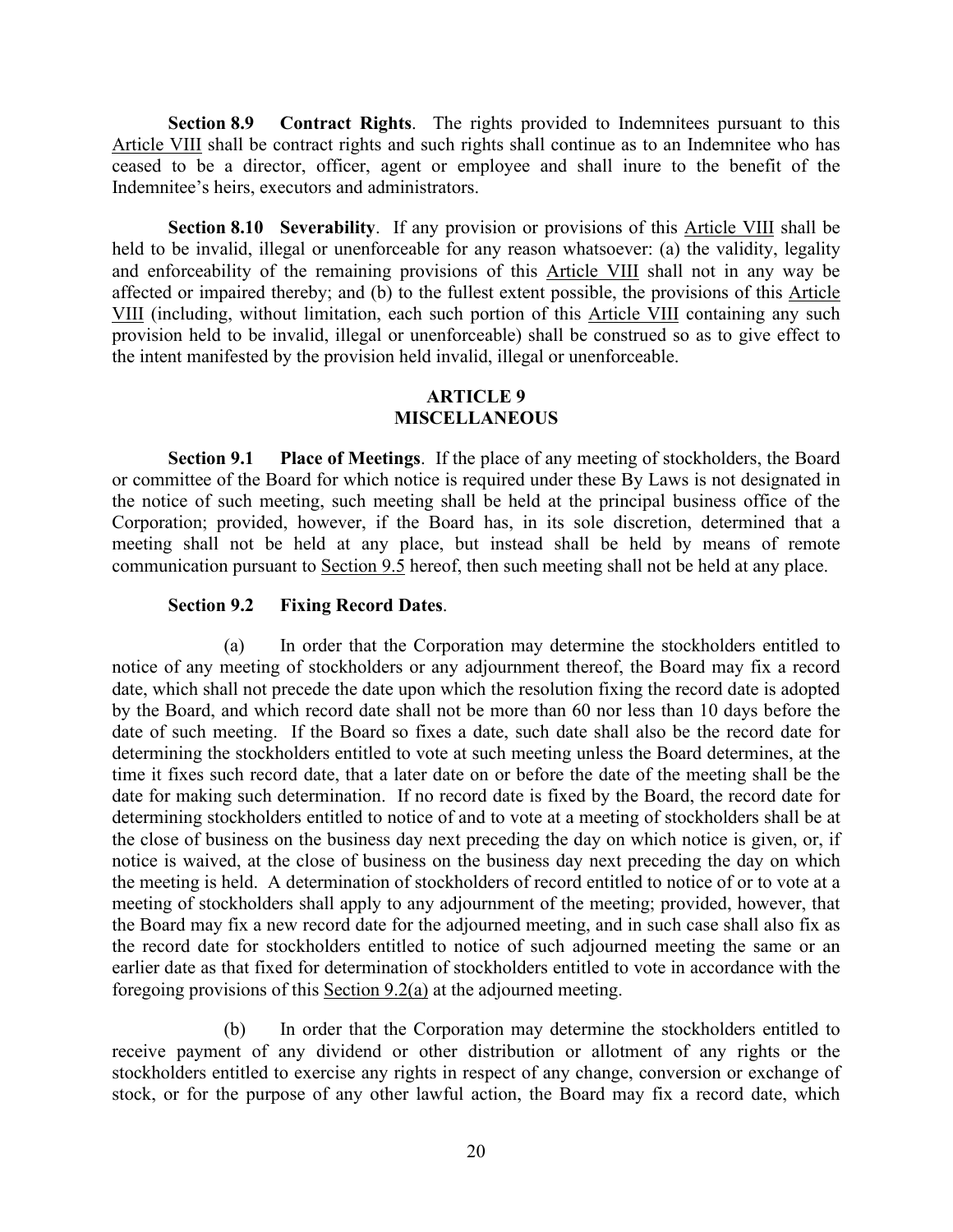record date shall not precede the date upon which the resolution fixing the record date is adopted, and which record date shall be not more than 60 days prior to such action. If no record date is fixed, the record date for determining stockholders for any such purpose shall be at the close of business on the day on which the Board adopts the resolution relating thereto.

## **Section 9.3 Means of Giving Notice**.

(a) Notice to Directors. Whenever under applicable law, the Certificate of Incorporation or these By Laws notice is required to be given to any director, such notice shall be given either (i) in writing and sent by mail, or by a nationally recognized delivery service, (ii) by means of facsimile telecommunication or other form of electronic transmission, or (iii) by oral notice given personally or by telephone. A notice to a director will be deemed given as follows: (i) if given by hand delivery, orally, or by telephone, when actually received by the director, (ii) if sent through the United States mail, when deposited in the United States mail, with postage and fees thereon prepaid, addressed to the director at the director's address appearing on the records of the Corporation, (iii) if sent for next day delivery by a nationally recognized overnight delivery service, when deposited with such service, with fees thereon prepaid, addressed to the director at the director's address appearing on the records of the Corporation, (iv) if sent by facsimile telecommunication, when sent to the facsimile transmission number for such director appearing on the records of the Corporation, (v) if sent by electronic mail, when sent to the electronic mail address for such director appearing on the records of the Corporation, or (vi) if sent by any other form of electronic transmission, when sent to the address, location or number (as applicable) for such director appearing on the records of the Corporation.

(b) Electronic Transmission. "*Electronic transmission*" means any form of communication, not directly involving the physical transmission of paper, that creates a record that may be retained, retrieved and reviewed by a recipient thereof, and that may be directly reproduced in paper form by such a recipient through an automated process.

(c) Notice to Stockholders Sharing Same Address. Without limiting the manner by which notice otherwise may be given effectively by the Corporation to stockholders, any notice to stockholders given by the Corporation under any provision of the DGCL, the Certificate of Incorporation or these By Laws shall be effective if given by a single written notice to stockholders who share an address if consented to by the stockholders at that address to whom such notice is given. A stockholder may revoke such stockholder's consent by delivering written notice of such revocation to the Corporation. Any stockholder who fails to object in writing to the Corporation within 60 days of having been given written notice by the Corporation of its intention to send such a single written notice shall be deemed to have consented to receiving such single written notice.

(d) Exceptions to Notice Requirements. Whenever notice is required to be given, under the DGCL, the Certificate of Incorporation or these By Laws, to any person with whom communication is unlawful, the giving of such notice to such person shall not be required and there shall be no duty to apply to any governmental authority or agency for a license or permit to give such notice to such person. Any action or meeting that shall be taken or held without notice to any such person with whom communication is unlawful shall have the same force and effect as if such notice had been duly given. In the event that the action taken by the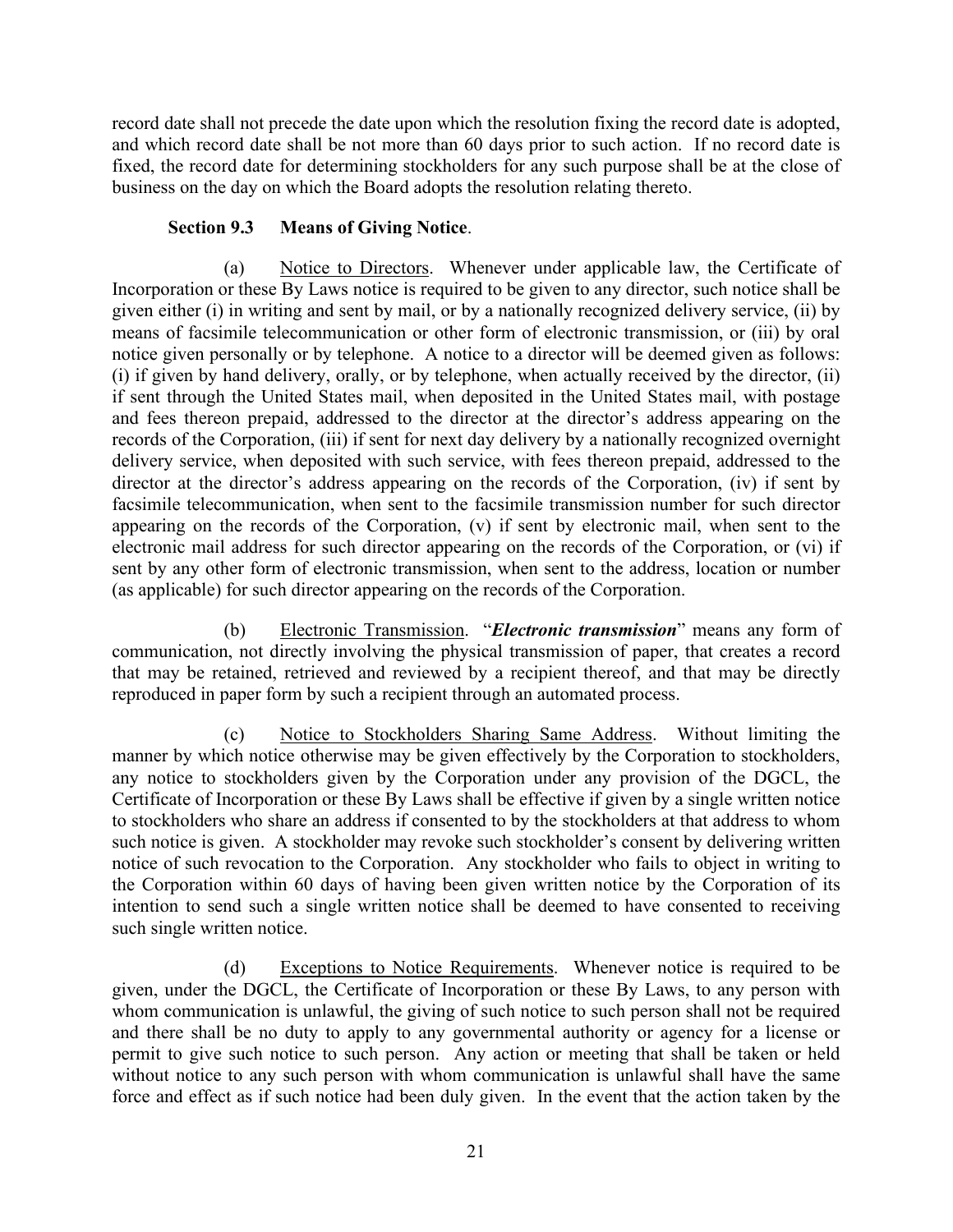Corporation is such as to require the filing of a certificate with the Secretary of State of Delaware, the certificate shall state, if such is the fact and if notice is required, that notice was given to all persons entitled to receive notice except such persons with whom communication is unlawful.

Whenever notice is required to be given by the Corporation, under any provision of the DGCL, the Certificate of Incorporation or these By Laws, to any stockholder to whom (1) notice of two consecutive annual meetings of stockholders and all notices of stockholder meetings or of the taking of action by written consent of stockholders without a meeting to such stockholder during the period between such two consecutive annual meetings, or (2) all, and at least two payments (if sent by first-class mail) of dividends or interest on securities during a 12-month period, have been mailed addressed to such stockholder at such stockholder's address as shown on the records of the Corporation and have been returned undeliverable, the giving of such notice to such stockholder shall not be required. Any action or meeting that shall be taken or held without notice to such stockholder shall have the same force and effect as if such notice had been duly given. If any such stockholder shall deliver to the Corporation a written notice setting forth such stockholder's then current address, the requirement that notice be given to such stockholder shall be reinstated. In the event that the action taken by the Corporation is such as to require the filing of a certificate with the Secretary of State of Delaware, the certificate need not state that notice was not given to persons to whom notice was not required to be given pursuant to Section 230 (b) of the DGCL. The exception in subsection (1) of the first sentence of this paragraph to the requirement that notice be given shall not be applicable to any notice returned as undeliverable if the notice was given by electronic transmission.

**Section 9.4 Waiver of Notice**. Whenever any notice is required to be given under applicable law, the Certificate of Incorporation, or these By Laws, a written waiver of such notice, signed by the person or persons entitled to said notice, or a waiver by electronic transmission by the person entitled to said notice, whether before or after the time stated therein, shall be deemed equivalent to such required notice. Attendance at a meeting shall constitute a waiver of notice of such meeting, except where a person attends for the express purpose of objecting to the transaction of any business on the ground that the meeting was not lawfully called or convened.

### **Section 9.5 Meeting Attendance via Remote Communication Equipment**.

(a) Stockholder Meetings. If authorized by the Board in its sole discretion, and subject to such guidelines and procedures as the Board may adopt, stockholders and proxy holders not physically present at a meeting of stockholders may, by means of remote communication:

(i) participate in a meeting of stockholders; and

(ii) be deemed present in person and vote at a meeting of stockholders, whether such meeting is to be held at a designated place or solely by means of remote communication, provided that (A) the Corporation shall implement reasonable measures to verify that each person deemed present and permitted to vote at the meeting by means of remote communication is a stockholder or proxy holder, (B) the Corporation shall implement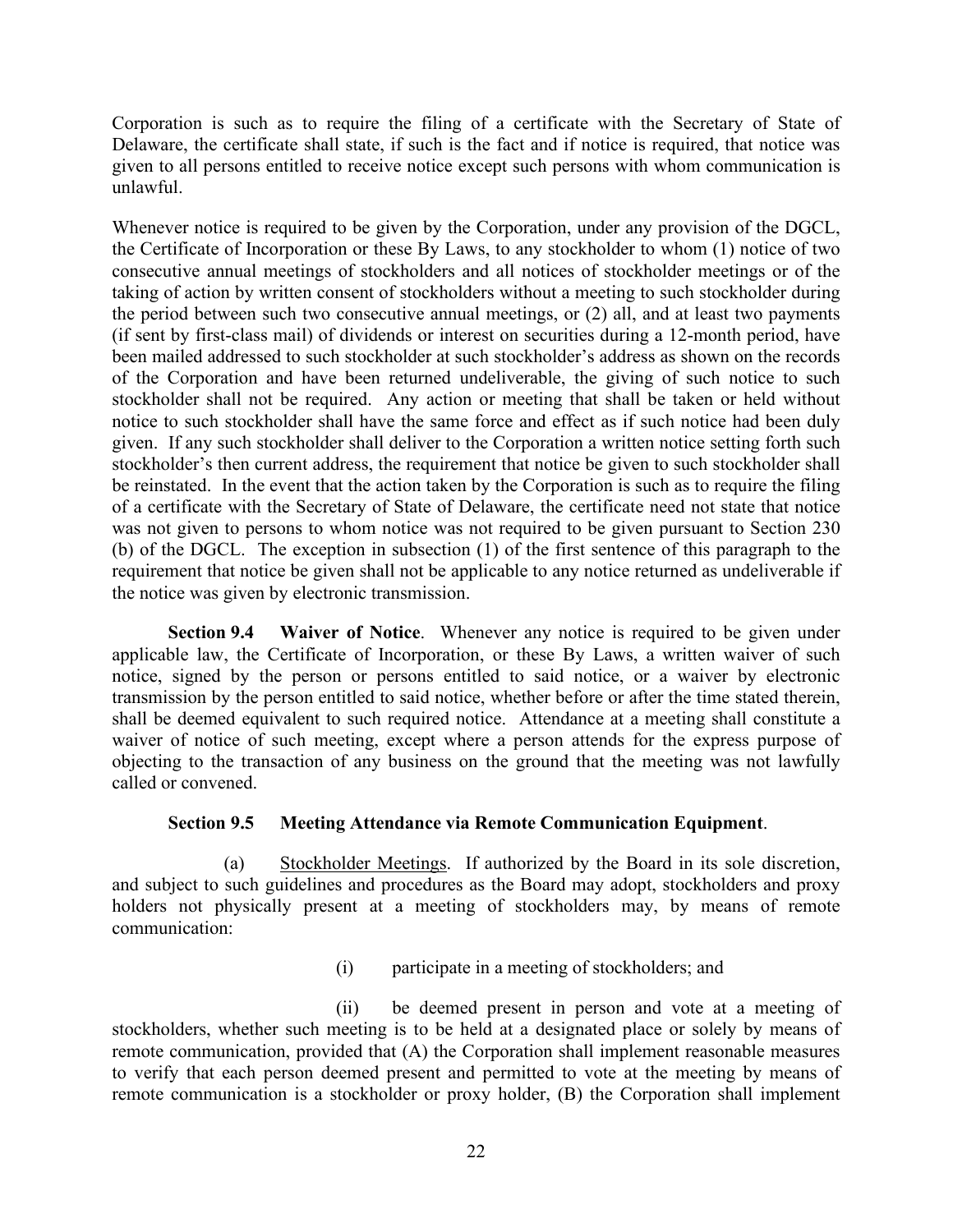reasonable measures to provide such stockholders and proxy holders a reasonable opportunity to participate in the meeting and to vote on matters submitted to the stockholders, including an opportunity to read or hear the proceedings of the meeting substantially concurrently with such proceedings, and (C) if any stockholder or proxy holder votes or takes other action at the meeting by means of remote communication, a record of such votes or other action shall be maintained by the Corporation.

(b) Board Meetings. Unless otherwise restricted by applicable law, the Certificate of Incorporation or these By Laws, members of the Board or any committee thereof may participate in a meeting of the Board or any committee thereof by means of conference telephone or other communications equipment by means of which all persons participating in the meeting can hear each other. Such participation in a meeting shall constitute presence in person at the meeting.

**Section 9.6 Dividends**. The Board may from time to time declare, and the Corporation may pay, dividends (payable in cash, property or shares of the Corporation's capital stock) on the Corporation's outstanding shares of capital stock, subject to applicable law and the Certificate of Incorporation.

**Section 9.7 Reserves**. The Board may set apart out of the funds of the Corporation available for dividends a reserve or reserves for any proper purpose and may abolish any such reserve.

**Section 9.8 Contracts and Negotiable Instruments**. Except as otherwise provided by applicable law, the Certificate of Incorporation or these By Laws, any contract, bond, deed, lease, mortgage or other instrument may be executed and delivered in the name and on behalf of the Corporation by such officer or officers or other employee or employees of the Corporation as the Board may from time to time authorize. Such authority may be general or confined to specific instances as the Board may determine. The Chairman of the Board, the Chief Executive Officer, the President, the Chief Financial Officer, the Treasurer or any Vice President may execute and deliver any contract, bond, deed, lease, mortgage or other instrument in the name and on behalf of the Corporation. Subject to any restrictions imposed by the Board, the Chairman of the Board, Chief Executive Officer, President, the Chief Financial Officer, the Treasurer or any Vice President may delegate powers to execute and deliver any contract, bond, deed, lease, mortgage or other instrument in the name and on behalf of the Corporation to other officers or employees of the Corporation under such person's supervision and authority, it being understood, however, that any such delegation of power shall not relieve such officer of responsibility with respect to the exercise of such delegated power.

**Section 9.9 Fiscal Year**. The fiscal year of the Corporation shall be fixed by the Board.

**Section 9.10 Seal**. The Board may adopt a corporate seal, which shall be in such form as the Board determines. The seal may be used by causing it or a facsimile thereof to be impressed, affixed or otherwise reproduced.